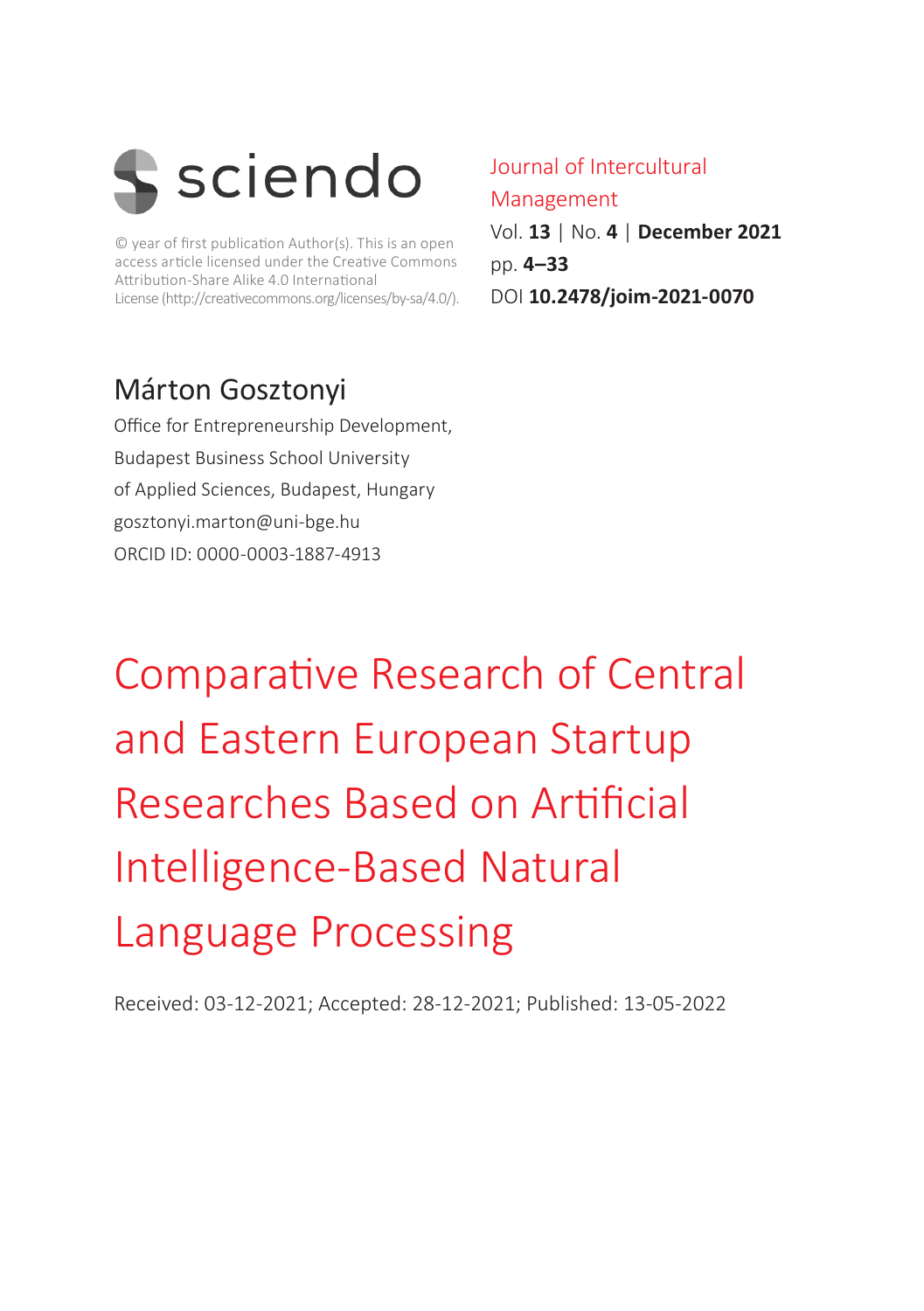#### **ABSTRACT**

**Objective:** In our study, we analyze Central and Eastern European (CEE) scientific papers published in peer-reviewed scientific journals between 2015 and 2021. We examine what category systems and methods are used in Central and Eastern European start-up researches in the recent years.

**Methodology:** Our used methodology was structured literature review analysis and artificial intelligence-based natural language processing which is one of the most evolving methodological directions in economics and social sciences at present but it is very rarely used in review analysis of startup research.

**Value Added:** The NLP method has not been widely used for the analysis of the startup literature. Furthermore, our study is the first which analyzes CEE startups research with NLP technique.

**Findings:** Based on our results, it can be stated that CEE startup researches follow the big global startup research narratives. However, a specific conceptual network is also emerging which contains several shifts of emphasis compared to the directions of global research.

**Key words:** startup research, natural language processing, text mining, artificial intelligence, Central and Eastern Europe

**JEL codes:** M13, C45, M20, I23

## Concept of startups

The startup form is one of the manifestations of entrepreneurship (Wennekers & Thurik, 1999; Zacharakis, Reynolds, & Bygrave, 1999) which contributes greatly to the innovative and competitive advantages and economic growth of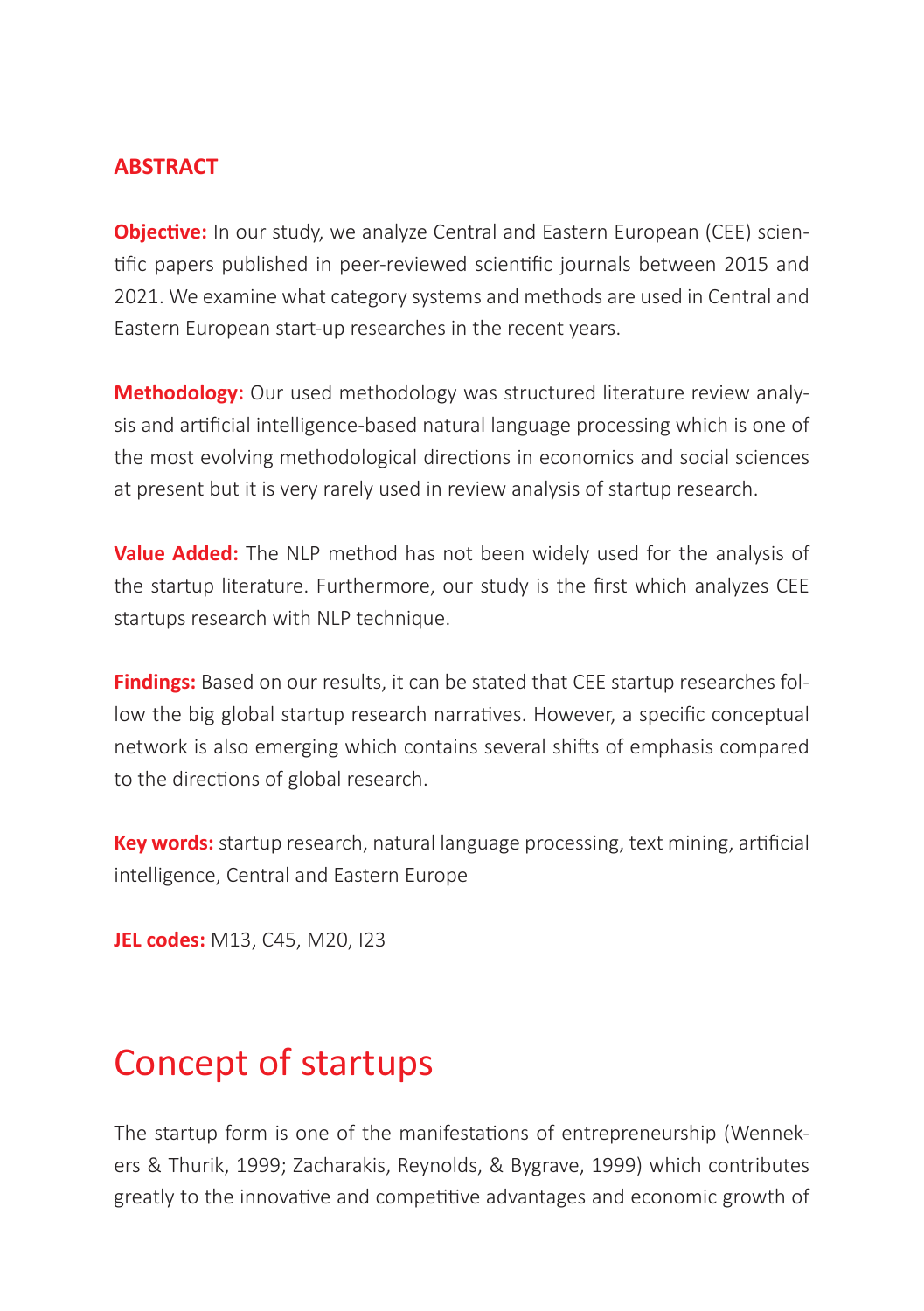

a given economy (Praag & Versloot, 2007). As a result, it is no coincidence that the topic is accompanied by strong academic interest, as huge research has been done over the past 80 years on the matter. In the field of startup research, even though knowledge production has been accelerating at a tremendous rate recently, it remains fragmented and interdisciplinary to this day. Therefore, a review of this literature as a research method, which can be described as a systematic way of gathering and synthesizing previous research, is more relevant than ever (Baumeister & Leary, 1997; Tranfield, Denyer, & Smart, 2003). In this sense, a structured literature review (SLR) can be explained as a research method and process for identifying and critically evaluating relevant researches and for collecting and analysing data from such research (Liberati et al., 2009). Ongoing analyses on the startup topic give little attention to the literature of startup researches of Central and Eastern Europe (CEE) with semi-peripheral economies. Consequently, our study provides a comprehensive summary and analysis of CEE research on startup research as a gap-filling article by identifying the key topics and trends.

The definition of the concept of startup itself can be approached from a number of theoretical foundations. Due to this, its definition is spread over a wide spectrum in the literature, highlighting its different mechanisms of action. The concept appeared in the late 60s and early 70s under the collective concept of 'fast-growing businesses'. At that time, theorists focused on the differences in the accumulation of investment and start-up starting costs in their definitions (Aschmann, 1970; Ray, Villeneuve, & Roberge, 1974) as well as the limited funding opportunities that any fast-growing firm would face (Schmidt & Lippitt, 1967). By the 1980s, the concept of a startup was narrowed down to companies operating in a particular industry and so, it mostly referred to companies operating in the semiconductor sector (Angel, 1989; Shoenberger, 1986) which were otherwise known as 'fast-growing electronic startups' (Florida, 2005, p. 256). In parallel with the turbulent growth of the startup sector in the 1990s and 2000s, the definition space expanded, and rapid growth came to the fore in the definition (Saxenian, 1994) in an extremely unstable economic environment (Markusen, 2003). Moreover, new types of financing entities appeared in the definition such as the role of venture capital (Bussgang, 2010).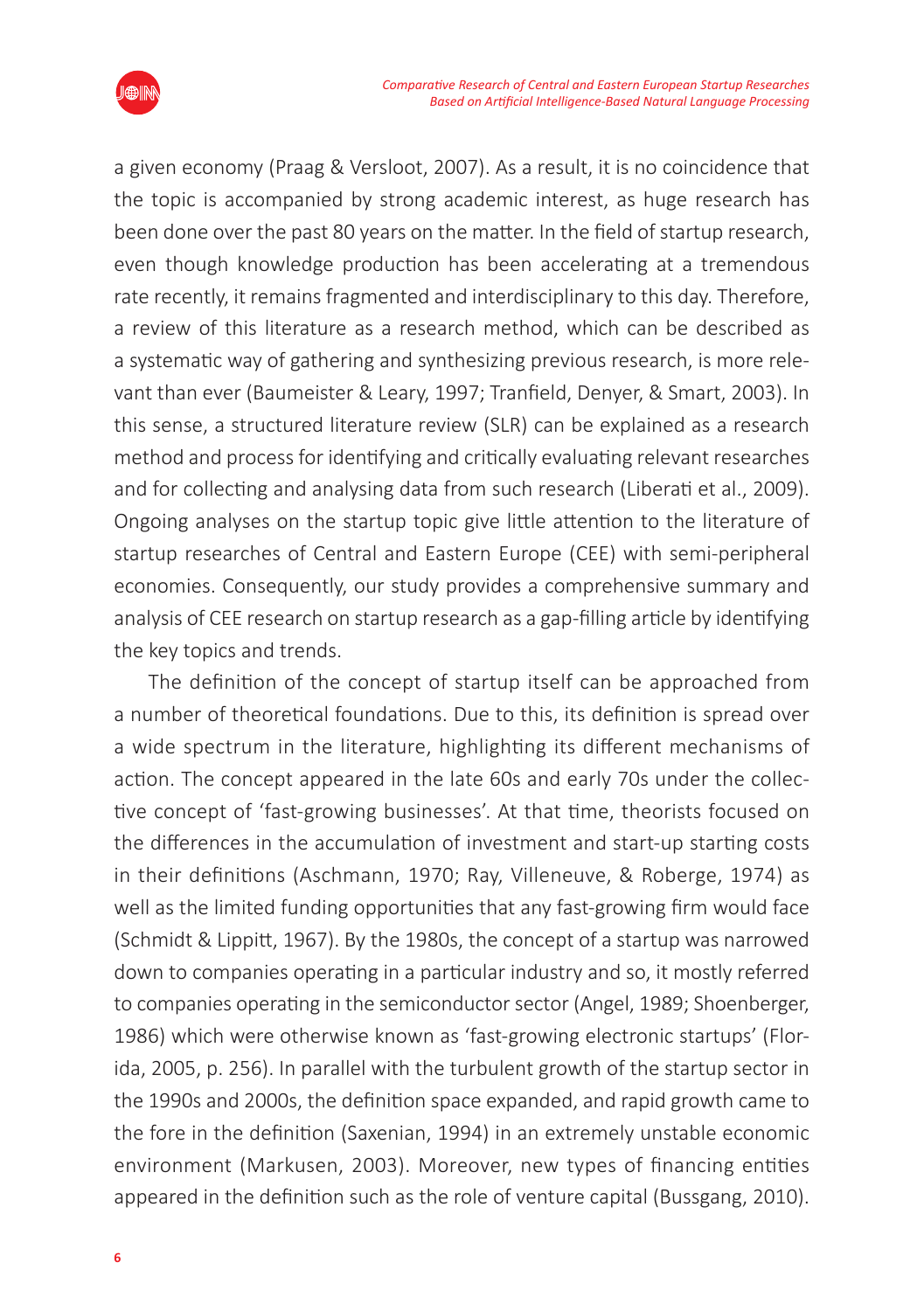The role of idea-based operation, informality, and hard work leading to exponential growth in firms (Feld & Mendelson, 2016; Barringer, Jones, & Neubaum, 2005) also played a significant role in the definition of a startup at that time. By the 2000s, startups created new industries and were at the forefront of developing innovative products and services (Fesser & Willard, 1990). Thus, the concept of relevant industry experience and creation was also included in the definition (Hwang & Horowitt, 2012). By 2010, based on feminist economic geography and post-structuralist theories, process – and context-based definitions also prevailed in the definition of startups (Yeung, 2019). Thus, raising the definition of a startup as a narrative (Cockayne, 2019) which is a form of enterprise shows how both corporate action and the way employees work within these are recontextualized. Therefore, the definition on startups started being defined as a kind of working method that promises a better and more modern type of work based on its self-narrative (Marwick, 2013): a love of work (Markusen, 2003; Gill, 2002), a passionate attachment to work (McRobbie, 2002), and a concept of a new urban environment and lifestyle (Florida, 2005). The contextual definition of a startup has also been supplemented with the function of an economic marker, as they mostly appear in countries that are making promising global or regional economic developments driven by technological and knowledge-based forms of enterprise. The concept of a startup has thus also become an economic status symbol of a country, symbolizing the economic sphere populated by highly educated young people at the forefront of business and cultural trends (Marwick, 2013).

The scientific interest of the European semi-peripheral countries turned to startups in the 2000s and then the researches intensified from 2015 albeit with some delays. This coincided with the economic process that the startup ecosystem began to strengthen in the respective countries with it becoming one of the strengthening and sought-after forms of operation of enterprises.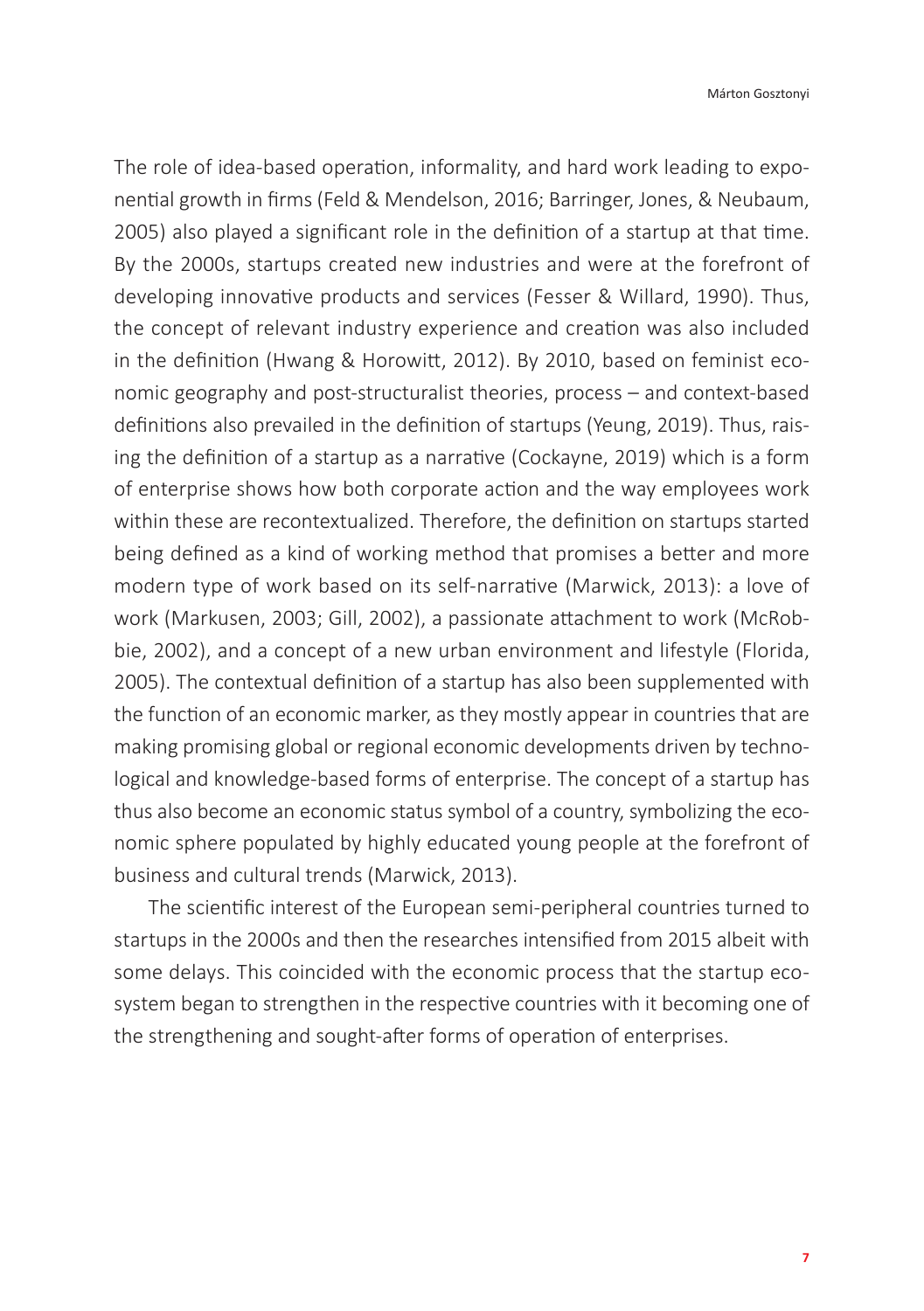

# Text mining and artificial intelligence: data and analysis methods

One of the most evolving methodological directions in economics and social sciences at present is the interpretation of texts as data and quantitative text analysis (Sebők, Ring, & Máté, 2021).<sup>1</sup>

Natural language processing (NLP) became one of the leading methodological trends with the Big Data revolution when diverse, non-linear, largescale, heterogeneous databases appeared (Gosztonyi, 2021). As in the case of the complex methodologies brought to life by Big Data, inductive cognition direction plays a key role in automated text analysis, as opposed to the deductive theoretical directions, so it is especially suitable for exploratory research. However, there are several limitations to the method as Grimmer and Steward (2013) stated in their study. The hermeneutical and phenomenological interpretation of human language cannot currently be part of NLP but with this method, a huge amount of textual data can be analysed and processed. Thus, quantitative text analysis is not intended to replace the analysis of the scientific cognitive in causal analysis but rather to embed the process in an interaction with it.

The use of text mining and NLP is currently in its infancy with regard to the study of startups. However, several very promising studies have been conducted in recent years, such as the research of Glupker et al. (2019) who extended and improved the traditional econometric approaches and used the NLP methodology to analyse how the network position of an investor determines the success of investment in startups. Antretter et al. (2019) identified which startup companies could predict economic failure with the help of the text mining methodology. Santana et al. (2017) used NLP techniques to identify potential, high-value investments in the Crunchbase system. This research was complemented by Xu, Chen, & Zhao (2017) who also analysed the Crunchbase database using the NLP method with the aim of narrowing

<sup>1</sup> This methodological direction can be found under number of names in the literature; text mining, automated content analysis, automated text analysis, natural language processing (NLP).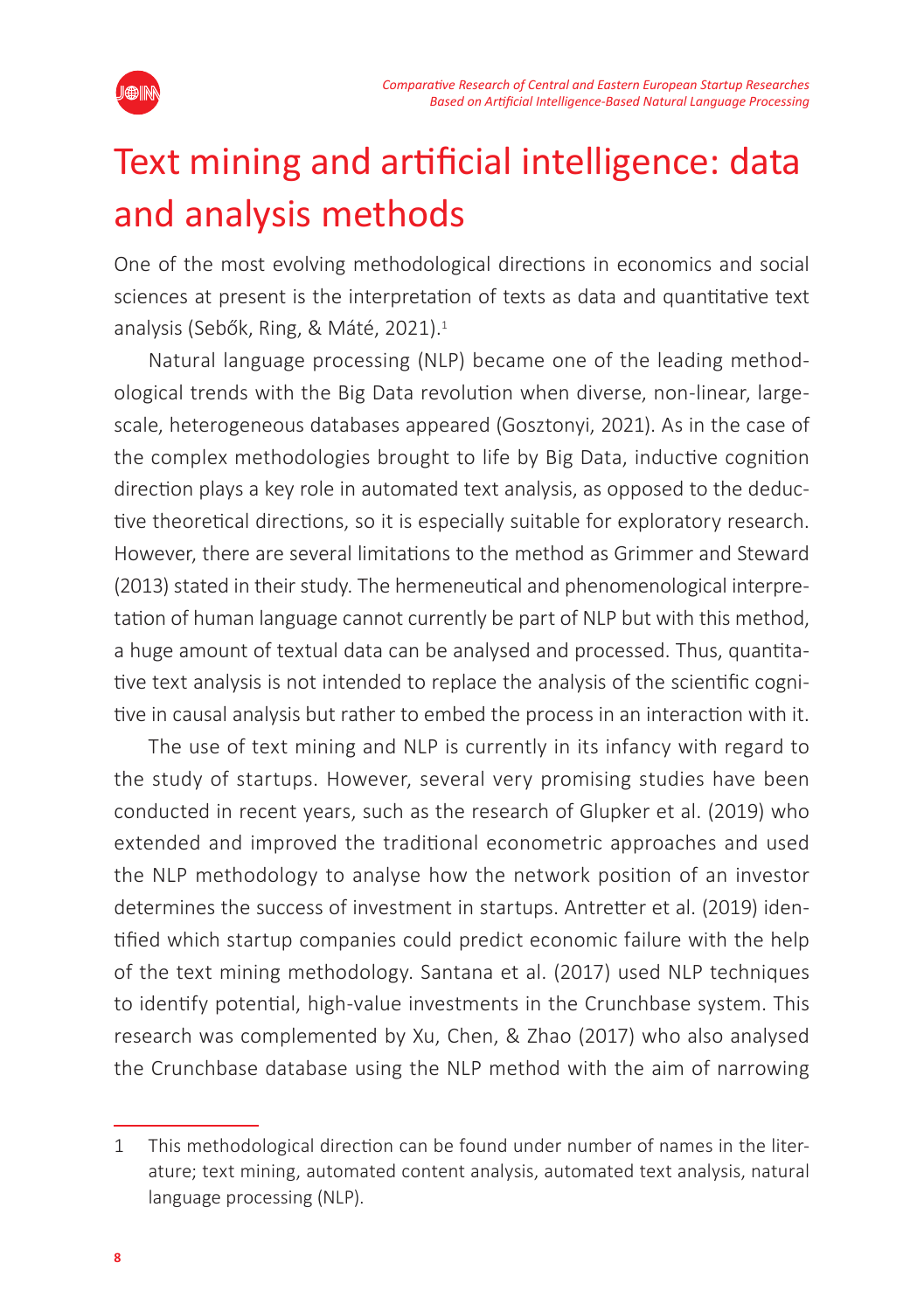the list of portfolio companies that venture capitalists can take into account. Dellermann et al. (2017) combined machine learning with traditional qualitative analysis techniques to create a method of the so-called hybrid intelligence for the analysis of a startup's success.

From all this, however, it can be seen that in startup researches, the papers using NLP techniques mostly focus on certain industries, firms, activities, or regions which greatly limits the generalizability of NLP research (Demil et al., 2015; Hermes, Böhm, & Krcmar, 2019). The method has not been widely used for the analysis of the startup literature as well. Furthermore, NLP research on CEE startups is not known either which is why we believe that our research can shed new light on the scientific discourse on these startups.

To identify relevant scientific publications on startups, we used a structured literature review (SLR) following the suggestions of Webster and Watson (2002) in which we (i) searched the leading scientific journal databases based on the given keywords, (ii) selected publications with the appropriate criteria, (iii) did a quick review of the identified publications by reading their titles, abstracts, and the full text and finally (iv) used an NLP analysis to complete the analysis of the selected texts. Our corpus thus consists of scientific texts from eight CEE member states of the European Union (Bulgaria, Croatia, the Czech Republic, Hungary, Poland, Romania, Slovakia, and Slovenia). In our study, we examined scientific works published in English in a peer-reviewed scientific journals between 2015 and 2021. We compiled our database using three databases: Web of Science, EBSCO, and Google Scholar. These databases allowed us to include not only articles published in highly indexed journals but also articles published in journals with smaller global scientific impact. As a result, our entire corpus consisted of 157 articles. However, due to copyright issues, we were only able to analyse 104 articles with text mining. In this regard, our analysis was not based on the entire corpus; it can be interpreted as a quasi-sample study. The distribution of the corpus by country and time interval is summarized in figure 1.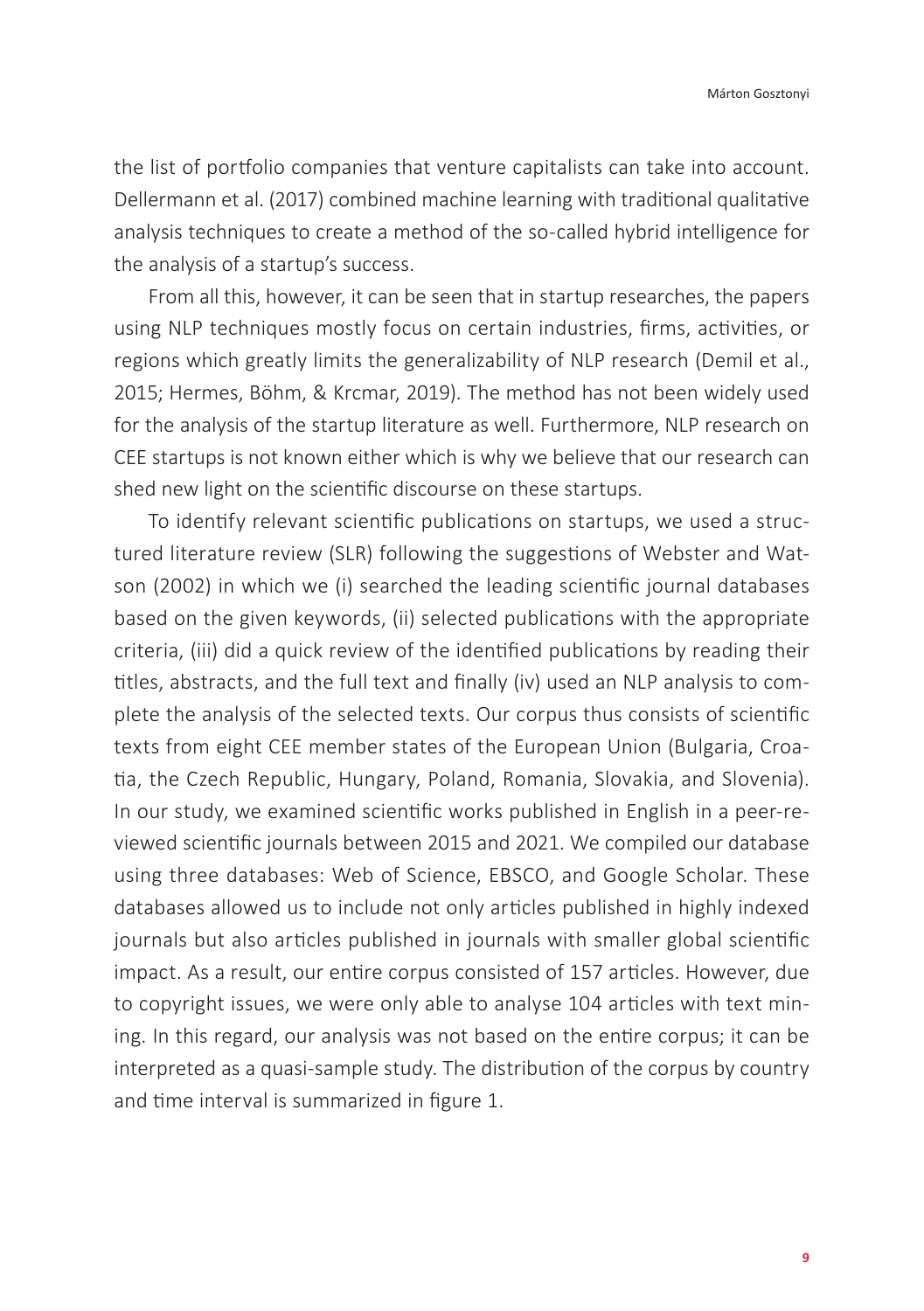



**Figure 1.** Distribution of corpus documents by country and year ( $N = 104$ )

Figure 1 shows that even though startup articles have a very different number of items per country, their number of appearances is fairly balanced each year. The average number of papers per year is  $14.85$  (std.  $\pm$  2.85). Most of the papers were published in 2018 and 2020 (18 pieces). However, this does not differ significantly from the regional annual average. The proportion of appearances related to the topic varies greatly from country to country. The largest number of published papers are from Poland (28.8%), followed by Romania (14.4%) and

Source: own elaboration.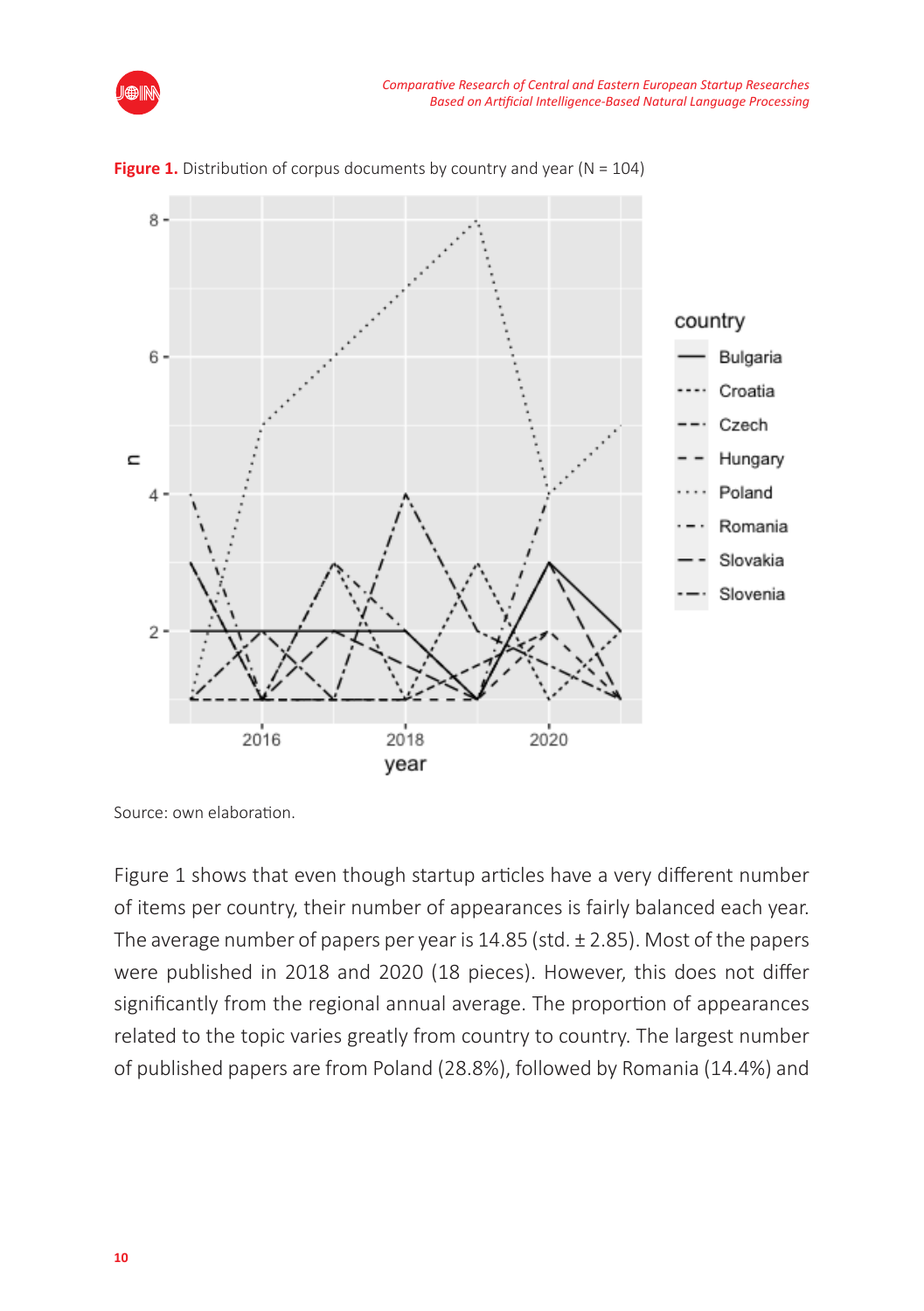Márton Gosztonyi

Croatia (13.4%) while the smallest number of scientific publications on the topic is in the Czech Republic (5.8%), and Hungary (5.8%).<sup>2</sup>

The next methodological step was the detailed reading of the full text of the selected publications and their categorization according to their purpose and content in order to produce descriptive statistics from the corpus. After categorizing the sample by author, year, methodology, focus, and topic, the documents were tokenized and lemmatized. In our analysis, we used stopword filtering; on one hand, we used the English stopword lexicon of the Quanteda R program package (Benoit et al., 2018) while on the other hand, we built a specific stopword lexicon on the corpus. After the stopword normalisation, our corpus consisted of 118,882 lemmas.

The first NLP methodology that we used was the term frequency-inverse document frequency (TF-IDF) analysis which calculates the inverse value of the word-document frequency (Aizawa, 2003). Based on this, it can be concluded that if a given word is associated with a high TF-IDF score, it occurs frequently in the document while in the whole corpus it is rare. The inverse value of TF-IDF, therefore, shows how significant the given expression is in general in its topic. In our study, the TF-IDF index was calculated and normalized according to the following formula:

$$
f_{\text{term}} = \sum_{i}^{n} \text{ sentence\_occurrences }_{i}
$$

where  $\mathrm{F_{term}}$  represents the frequency of the expression,  $i$  covers the number of documents, and sentence\_occurrencesesi is the number of sentences in the  $i$  document in which the expression is found. Normalized TF-IDF values were calculated using the following formula: 7

$$
Z_{\text{term}} = \frac{f_{\text{term}} - \min(F)}{\max(F) - \min(F)} * 99 + 1
$$

where  $Z_{term}$  is the frequency index of an expression,  $min(F)$  is the minimum value of the frequency of the expression while  $max(F)$  is the maximum value of the frequency of the expression (Kuzminov et al., 2018). With descriptive

<sup>2</sup> We have created a user-friendly online application for descriptive statistics, which is available at the following link: https://startupbge.shinyapps.io/Startuppapers.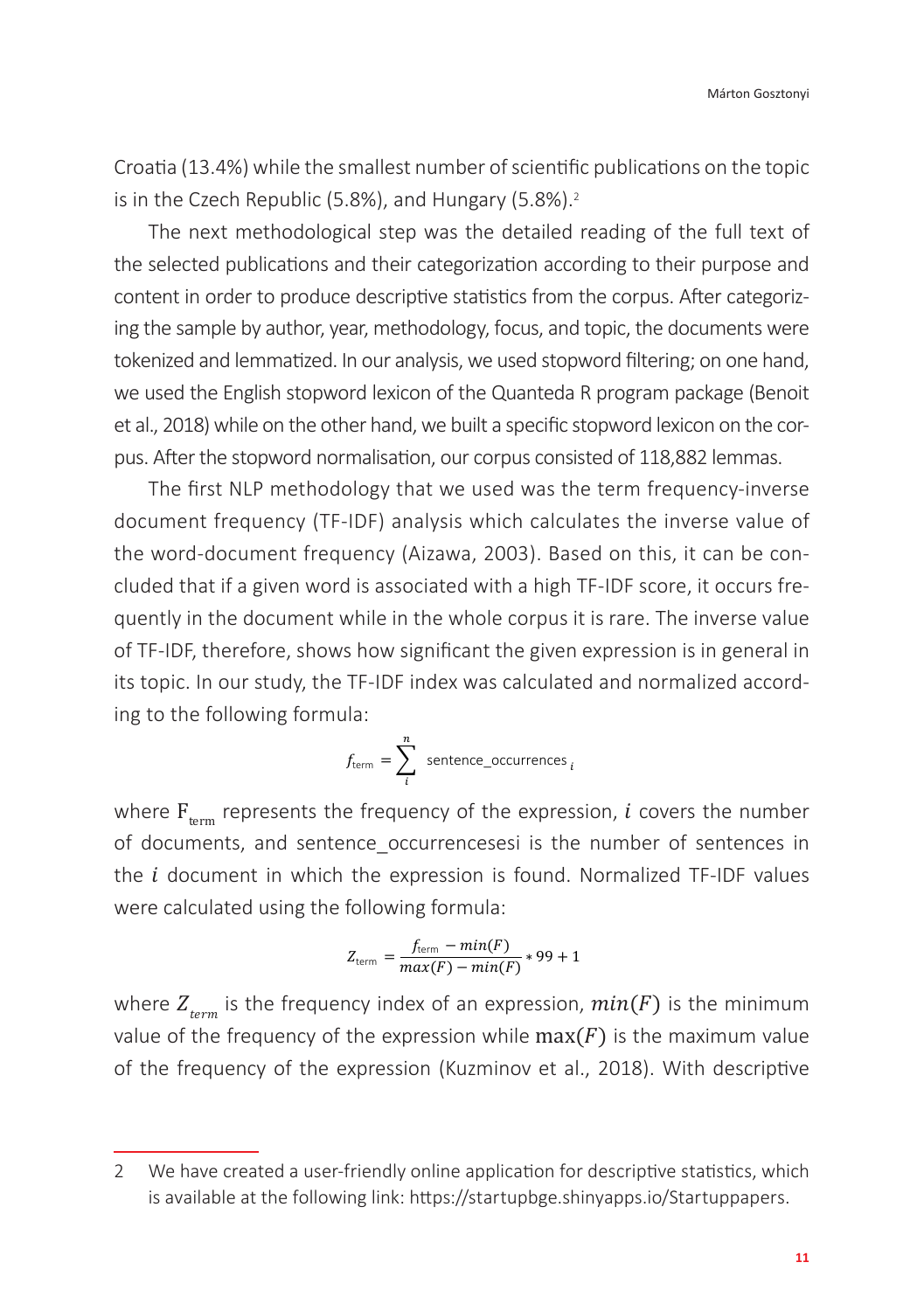



statistics such as term frequency (TF) and TF-IDF the corpus elements were examined to reveal what defining terms appear in the text. However, we performed several additional NLP analyses on the startup corpus in order to run our results and models through multi-segment validation.

By performing sentiment analysis, our goal was to explore the latent dimensions of the texts (Laver, Benoit, & Garry, 2003), i.e., to extract information from the content of individual texts that express evaluation and then examine their change over time (Liu, 2010). In our research, we performed an emotion analysis as well in which we placed the lemmas not only on a positive-negative-neutral scale but also on an emotional scale. Thus, in the sentiment analysis, we used an n-point scale into which words were entered using a lexicon-based, automatic classification (Sebastiani, 2002; Prabowo & Thelwall, 2009). For this, we used Saif and Turney's (2013) National Research Council of Canada Emotion Lexicon (NRC) which is an emotional scale-based dictionary of 10 elements (positive, negative, anger, expectation, disgust, fear, joy, sadness, surprise, and trust). Thus, in our emotion analysis, we performed a predefined dictionary-based analysis based on the frequency of keywords within a given category (Young & Soroka, 2012; Grimmer & Stewart, 2013). The method has also made it possible to capture the emotions of texts (Hatzivassiloglou & McKeown, 1997; Watanabe, 2021; Rudkowsky et al., 2018) and to analyse subjective emotion associations (Kim & Hovy, 2004; Wilson, Wiebe, & Hoffmann, 2005).

Recently, much attention has also been paid to the generative probabilistic models of text corpus which aim to identify data representations that reduce the length of the description and reveal statistical structures between or within documents. Thus, in the further analysis of the corpus, we used the method of word embedding based on artificial intelligence and unsupervised machine learning. The method of word embedding is constructed through neural networks, where the network produces a vector representation of each word during the learning process. For our word embedding analysis, we used a 300-dimensional vector which is common in the literature (Sebők, Ring, & Máté, 2021). The distance can be used to determine the semantic relationship between each lemma. Expressions with semantically similar content are close to each other while different ones are located far apart in the multidimensional space. Thus, word embedding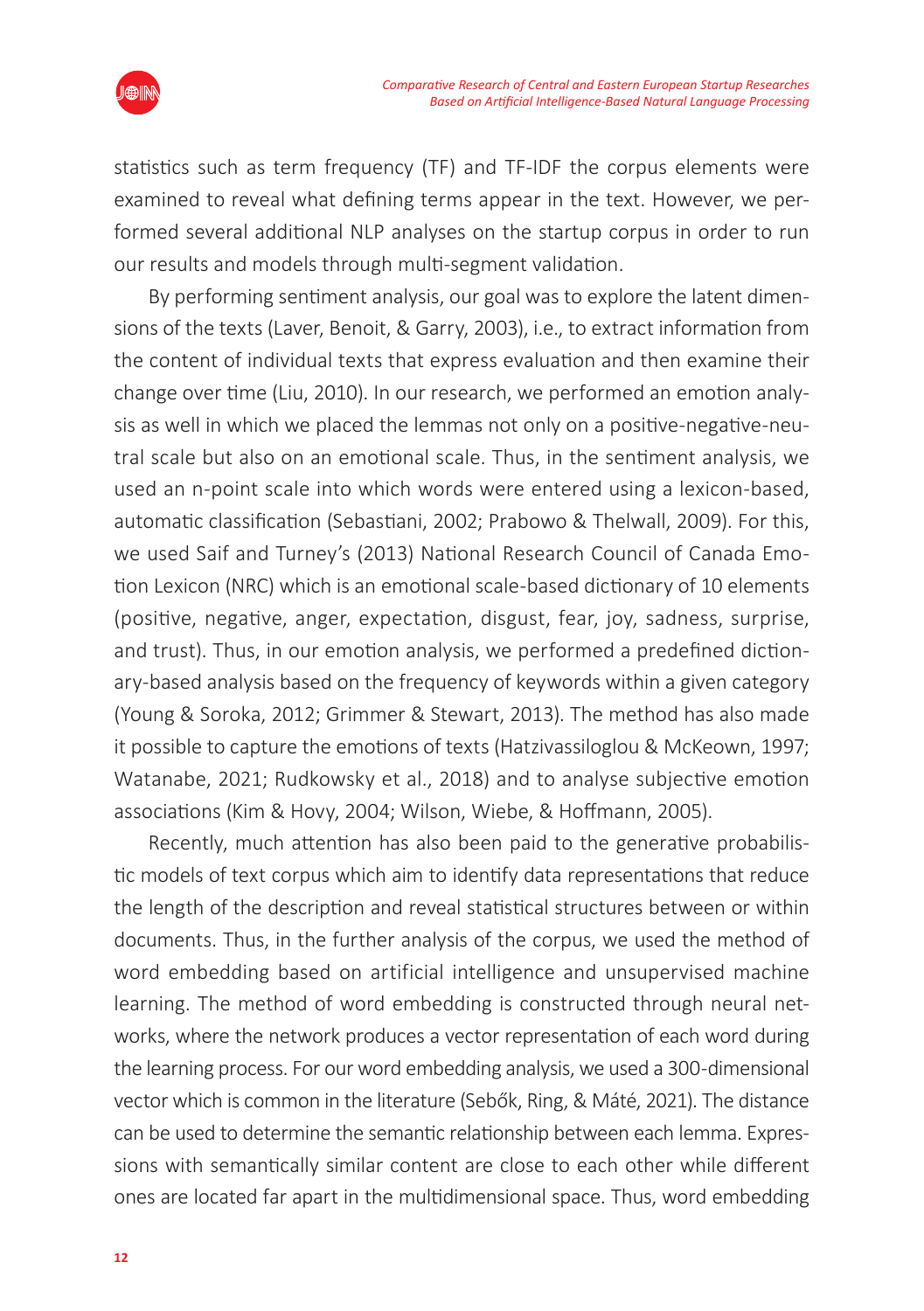is basically a technique of a dense vector representation of words in a corpus where the dimension of the word vector is smaller than the size of the corpus itself. The vectors created during the analysis, in contrast to the results of co-occurrence analysis for example, capture semantic relationships between the linguistic elements examined, as the distribution hypothesis suggests that semantically similar words generally have a similar contextual distribution (Harris, 1954).

Finally, the corpus was also analysed using text scaling to examine how well the thematic concepts defined the documents. In text scaling, we used the wordfish method which can be classified as an unsupervised machine learning methodology (Slapin & Proksch, 2008). Text scaling approaches are primarily used to directly identify the latent positions of political actors (Laver, Benoit, & Garry, 2003; Proksch & Slapin, 2010). However, they have also proved to be an important method of analysis in our literature review as well. Unlike dictionary methods, wordfish does not work with pre-recorded reference points but explores expressions that distinguish texts from each other. The method based on IRT (item response theory) which, in turn, is based on the fact that the concepts move in a small dimensional space can be described by the parameter θ1 of the concept i. The position of a text in this space influences the use of words in the same (Hjorth et al., 2015; Grimmer & Stewart, 2013). Wordfish assumes that the words in the documents follow a Poisson distribution. More specifically, wordfish is a version of an ideal point model of Poisson where, based on a collection of documents and the frequency of the *j*th word in the *i*th document, *W* ijs is derived from a Poisson distribution of  $\lambda$  ij, which can be modelled by taking into account the document length  $(\alpha i)$ , the lemma frequency  $(\psi$ j), the level to which the lemma identifies the direction of the underlying ideological space ( $\beta$ i), and the underlying position of the document ( $\theta$ i) (Slapin & Proksch, 2008; Sebastiani, 2002). According to Slapin and Proksch (2008), the method can be summarized in the equation below:

$$
\lambda_{ij} = \exp\left(\alpha_i + \psi_j + \beta_j \times \theta_i\right)
$$

In summary, our structured literature review is based on hybrid classification NLP techniques which we followed to increase the accuracy of classifications as well as to deepen the multi-segment understanding of the corpus.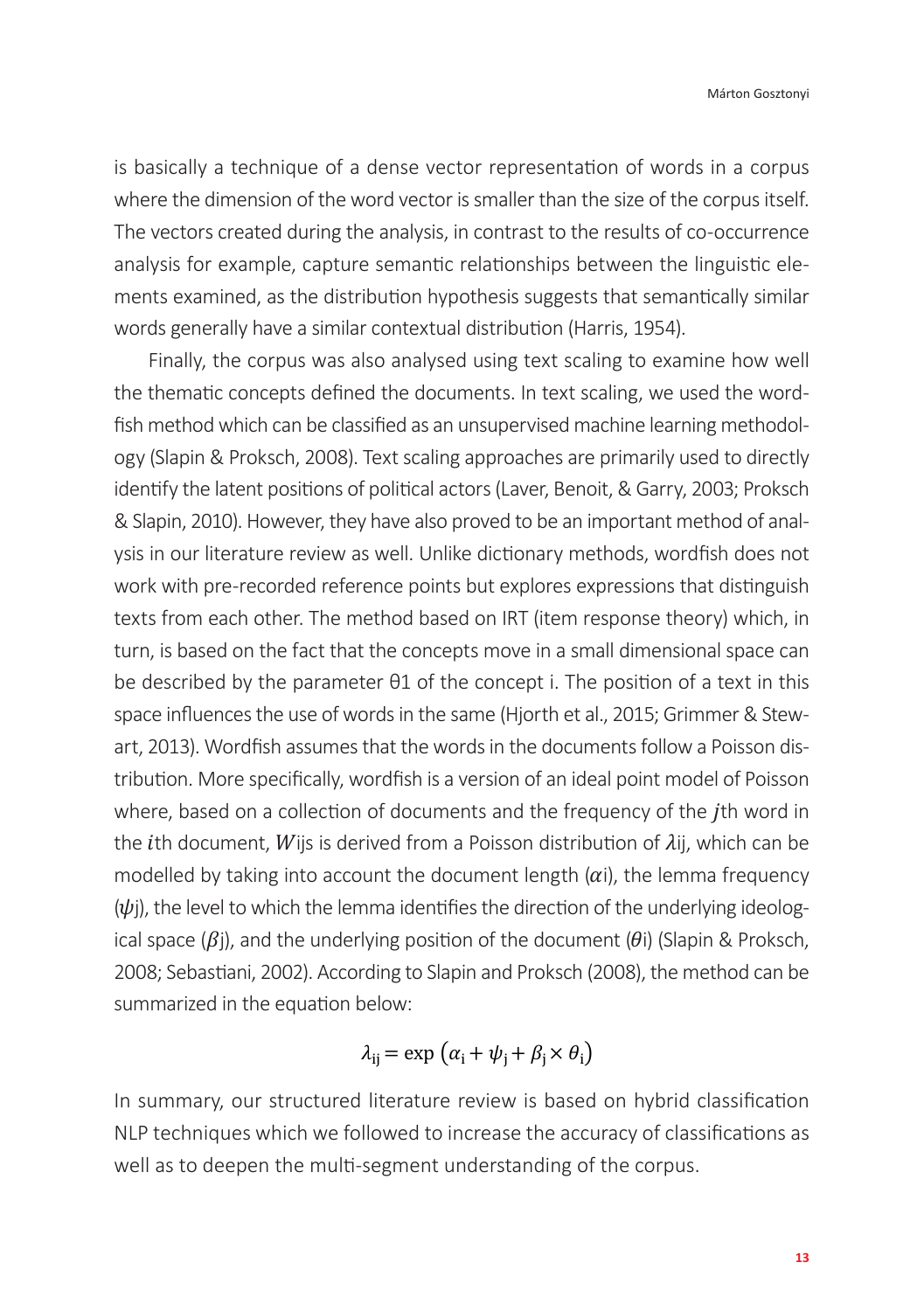

## Research questions and hypotheses

Our study analyses Central and Eastern European startup researches published in English in scientific journals between 2015 and 2021. Consequently, in our exploratory research, we looked for the answer pertaining to what extent the research in different countries shows similarity or to what extent the concept directions of research have changed during the seven-year examined time interval. Consequently, our main research hypotheses can be summarized as follows:

H1: Scientifically based startup research in semi-peripheral CEE countries is themed along with similar topics.

H2: Scientifically based startup research in semi-peripheral CEE countries analyses startups in a neutral emotional context.

H3: In the case of startup research in CEEU, which has not developed any separate conceptual or analytical specificity, startup research is interpreted in this region through global scientific concepts and interpretations.

## NLP analysis of startup studies

To firstly analyse the descriptive statistics of our corpus, we classified the studies according to several factors so we analyzed the research focus of the articles<sup>3</sup>, the main topic, and the methodology used in the researches.

The vast majority of studies (72.4%) focus on a given state, and only a small proportion (27.6%) include comparative research between countries. The distribution of texts by topic (table 1) shows that the texts can be divided into six topic groups, of which about  $\frac{1}{4}$  are texts analysing startup ecosystems (28.6%) and texts presenting startup ideas and business models (24.8%). The share of articles that focus on the topic of finance and management is also outstanding (20.0%).

<sup>3</sup> Focus on research within a country or internationally comparative focus.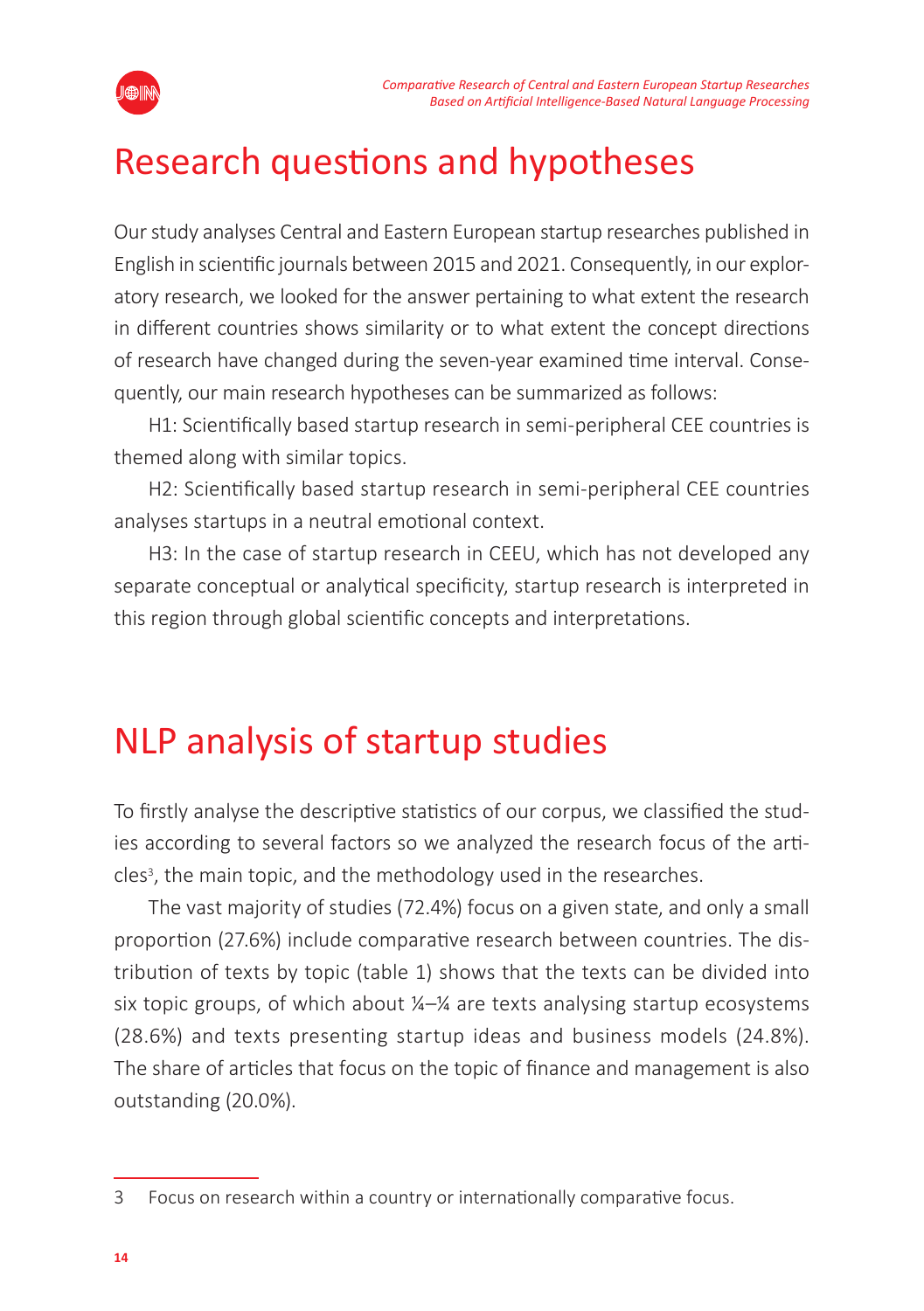|                           | <b>Frequency</b> | Percent |
|---------------------------|------------------|---------|
| Ecosystem                 | 30               | 28.6    |
| Idea generation and Model | 26               | 24.8    |
| Finance and Management    | 21               | 20.0    |
| Survival and growth       | 14               | 13.3    |
| Sustainability            | 9                | 8.6     |
| Gender and Culture        | 5                | 4.8     |

**Table 1.** Distribution of corpus documents as topics (N = 104)

Source: own elaboration.

The distribution of research topics by country is presented in table 2. The table shows that there is a very large variance between research topics within countries. Ecosystem and Startup idea and model research topics are those topics we encounter in all countries. The ecosystem has a similar percentage distribution (average percentage: 24.06%, standard deviation: 8.8%) throughout the countries, although idea generation and models show a large variance, as nearly half of Bulgarian (41.67%) and Romanian (46.67%) research belongs to this topic. In the case of any other topic, we always see a country that completely lacks any research on that topic. In other words, it appears in a very primitive manner. Financial and management research, for example, appears largely in Croatia (35.71%), Poland (26.6%), and Romania (26.6%), while in Slovakia and Slovenia, we do not find any research on this topic.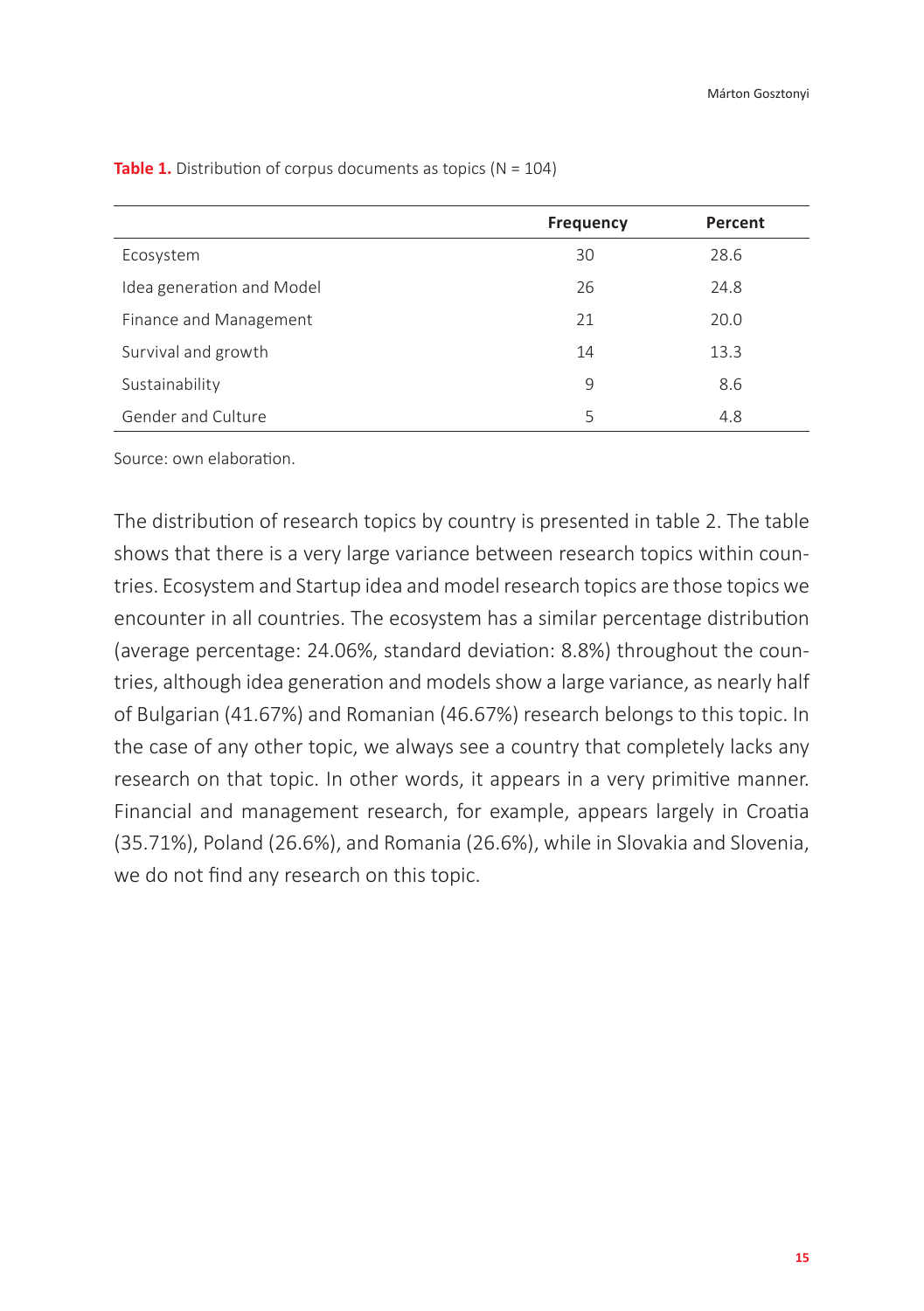

|                                 | <b>Bulgaria</b> | Croatia | Czech          | Hungary       | Poland | Romania        | Slovakia    | Slovenia |
|---------------------------------|-----------------|---------|----------------|---------------|--------|----------------|-------------|----------|
| Ecosystem                       | 0.25            | 0.21    | 0.17           | 0.17          | 0.27   | 0.13           | 0.36        | 0.36     |
| Finance and<br>Management       | 0.17            | 0.36    | 0.17           | 0.17          | 0.27   | 0.27           | $\mathbf 0$ | 0        |
| Gender and<br>Culture           | 0               | 0.07    | $\Omega$       | $\mathcal{O}$ | 0.07   | $\overline{0}$ | 0.09        | 0.09     |
| Idea<br>generation<br>and Model | 0.42            | 0.35    | 0.33           | 0.17          | 0.13   | 0.47           | 0.18        | 0.36     |
| Survival and<br>Growth          | 0.17            | 0       | 0.33           | 0.17          | 0.13   | 0.07           | 0.18        | 0.18     |
| Sustainability                  | 0               | 0       | $\overline{0}$ | 0.33          | 0.13   | 0.07           | 0.18        | $\Omega$ |

**Table 2.** Distribution of research topics by country (%,  $N = 104$ )

Source: own elaboration.

If we look at the yearly breakdown (figure 2), it can be seen that research on a larger proportion of topics (ecosystem, finance and management, survival and growth, idea and model) is written every year (with a different number of papers, of course). However, we can only observe the short-term emergence and disappearance of other topics. Such is the case with sustainability which will disappear completely in 2017 and 2018, or studies in the field of gender and culture which were carried out only in 2016 and 2017 by researchers in the region.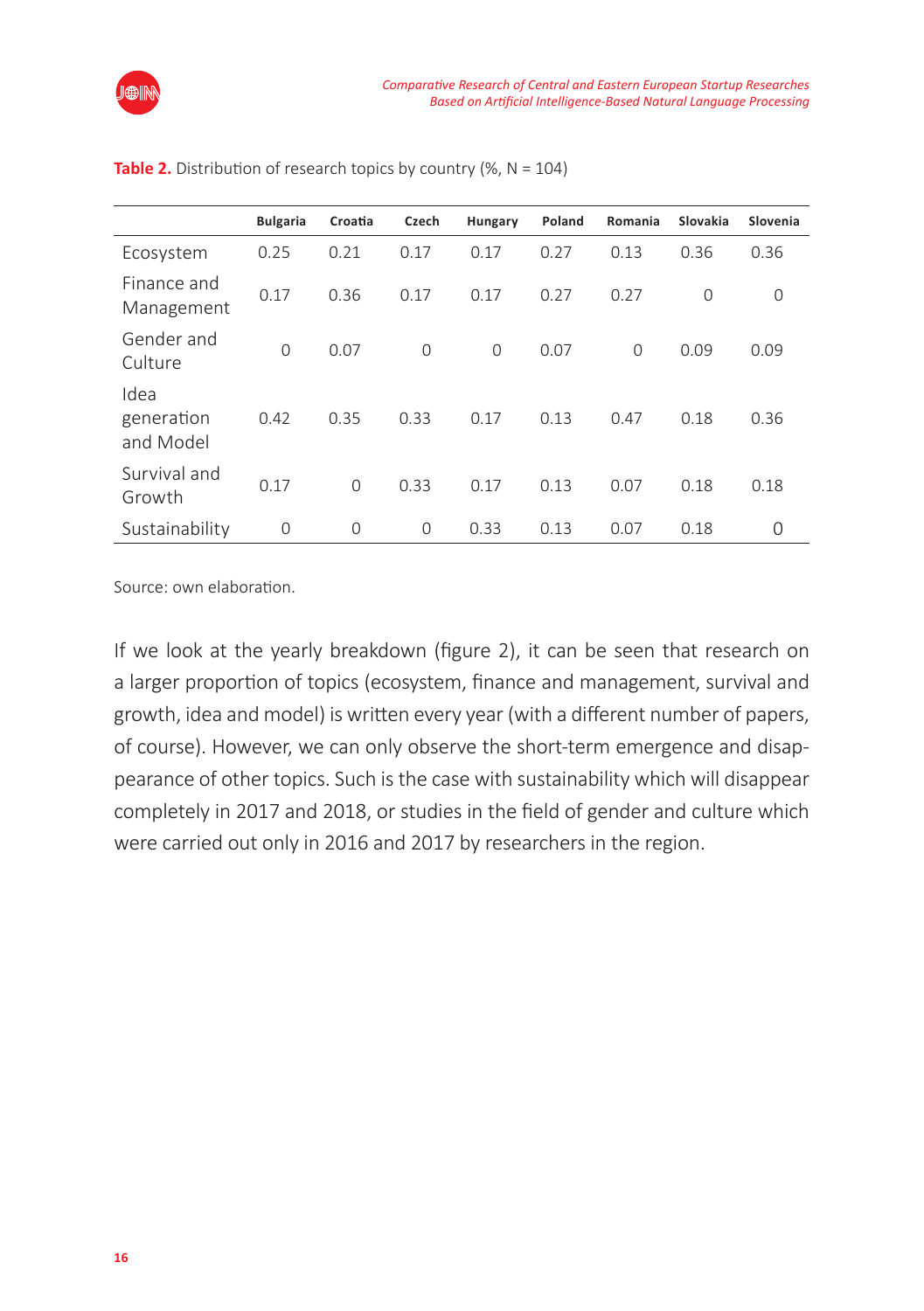

**Figure 2.** Distribution of corpus text topics by country and year ( $N = 104$ )

Source: own elaboration.

From a methodological point of view, only a fraction of the research can be classified as longitudinal research (16.2%). Quantitative analyses accounted for 50.5% of the studies while qualitative methodologies accounted for 47.6% of the research. Therefore, mixed-methodology texts appear only in a relatively small proportion (1.9%). However, within the qualitative and quantitative methodological categories, the methods used in specific studies spread over a very wide spectrum which are summarized in table 3.

|  |  | <b>Table 3.</b> Distribution of the corpus by research methodology ( $N = 104$ ) |  |
|--|--|----------------------------------------------------------------------------------|--|
|--|--|----------------------------------------------------------------------------------|--|

|                   | <b>Frequency</b> | Percent |
|-------------------|------------------|---------|
| Survey            | 51               | 48.6    |
| Text analysis     | 24               | 22.9    |
| Literature review | 15               | 14.3    |
| Case study        | 12               | 11.4    |
| Simulation        | 3                | 2.9     |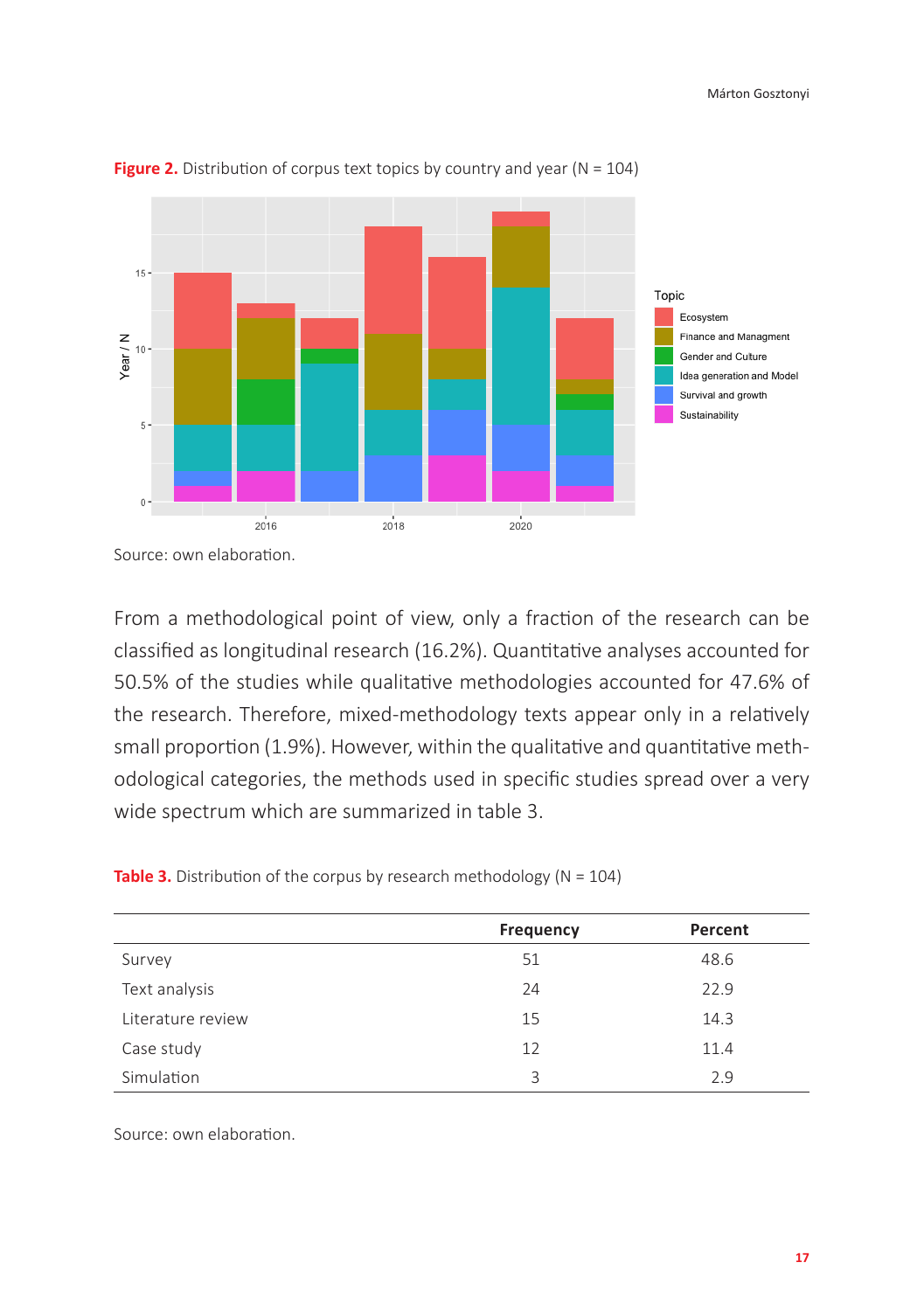

Papers using the survey method accounted for almost half of the articles (48.6%) but the proportion of texts using interview methods and focus group methods (22.9%) and texts containing literature reviews (14.3%) were also high. Researchers work with complex system-level analysis methodologies only in a few cases (neural networks, spatial-agent dynamic model, simulation methodology, etc.) due to which, these analyses accounted for only 2.9% of the texts.

Moving from descriptive statistics to text mining methods, one of the most commonly used indicators in our study was the weighed TF-IDF index. Based on the TF-IDF indexes, after a log-log normalization, it became comparable to what extent the texts differ from the average text corpus by country (figure 3).



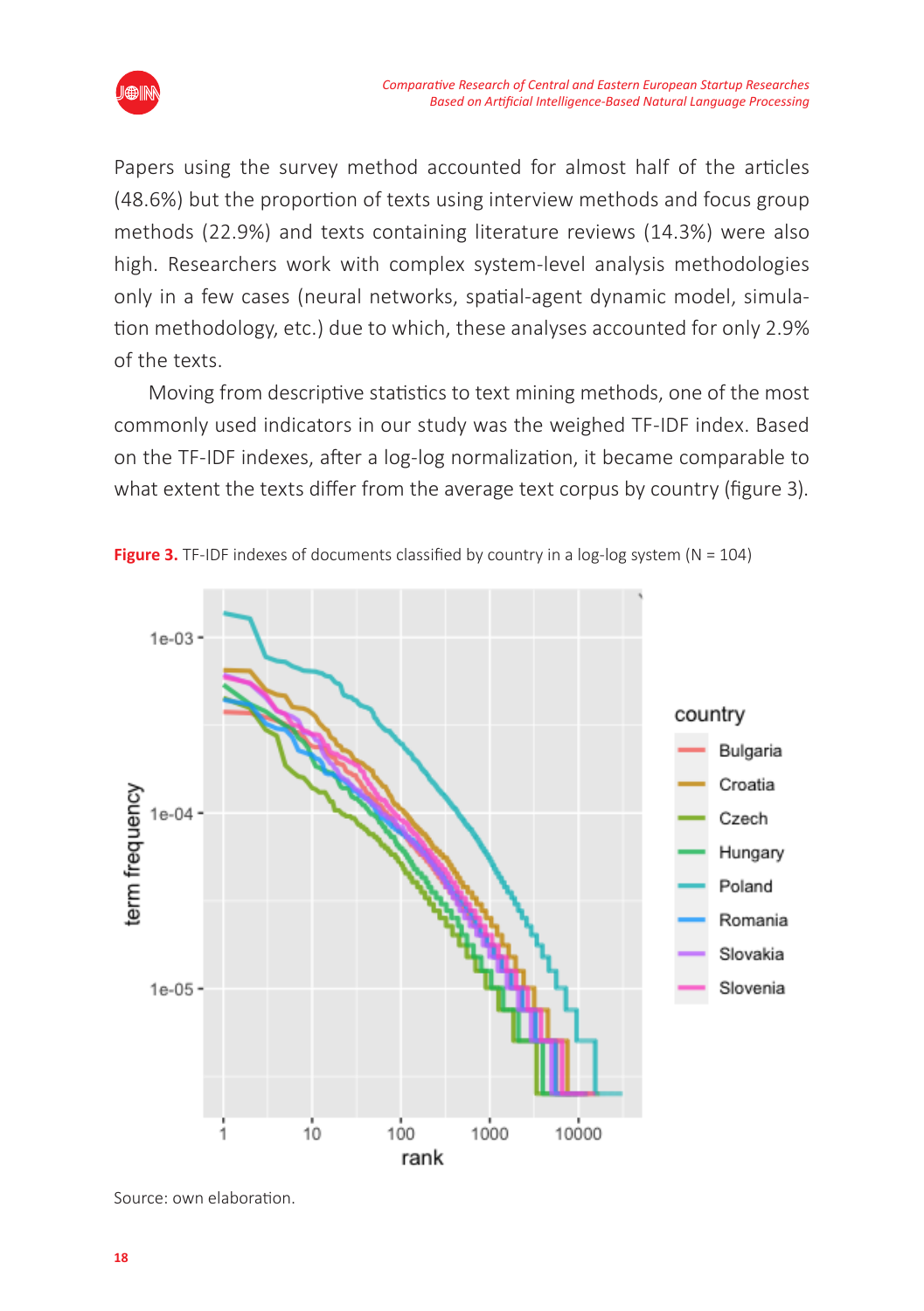It can be seen from the figure that, not surprisingly, the TF-IDF indexes of documents follow Zipf's law (Zipf, 1949). At the same time, a more important result is that the TF-IDF values of the countries are strongly correlated with each other. Although the difference based on the largest lemma is found in the case of Poland, the Czech Republic, and Hungary, the wording of the texts shows a high degree of consistency in each country. Based on the lemmas, a strong congruence can be observed for the entrepreneur/enterprise lemma ("entrepreneurship", "entrepreneur", "business"), for the "startup" lemma, for the "innovation" lemma, in the forms of investment ("venture capital", "funds") lemma, and for the "accelerator" lemma. In the case of differentiation in Poland, the "biomass" and "fintech" lemmas cause a large difference, while in the case of Hungary and the Czech Republic, the mention of a specific national startup by name causes the differentiation.

Therefore, in the case of texts, we see a difference in certain topics, but at the same time, a high degree of consistence in terms of lemmas. To delve deeper into the analysis of these narratives and to grasp the emotional attitudes of the research about the topic, we conducted a sentiment analysis. To do this, we first constructed a sentiment index based on negative and positive sentiment values which were aggregated by year and country (figure 4).



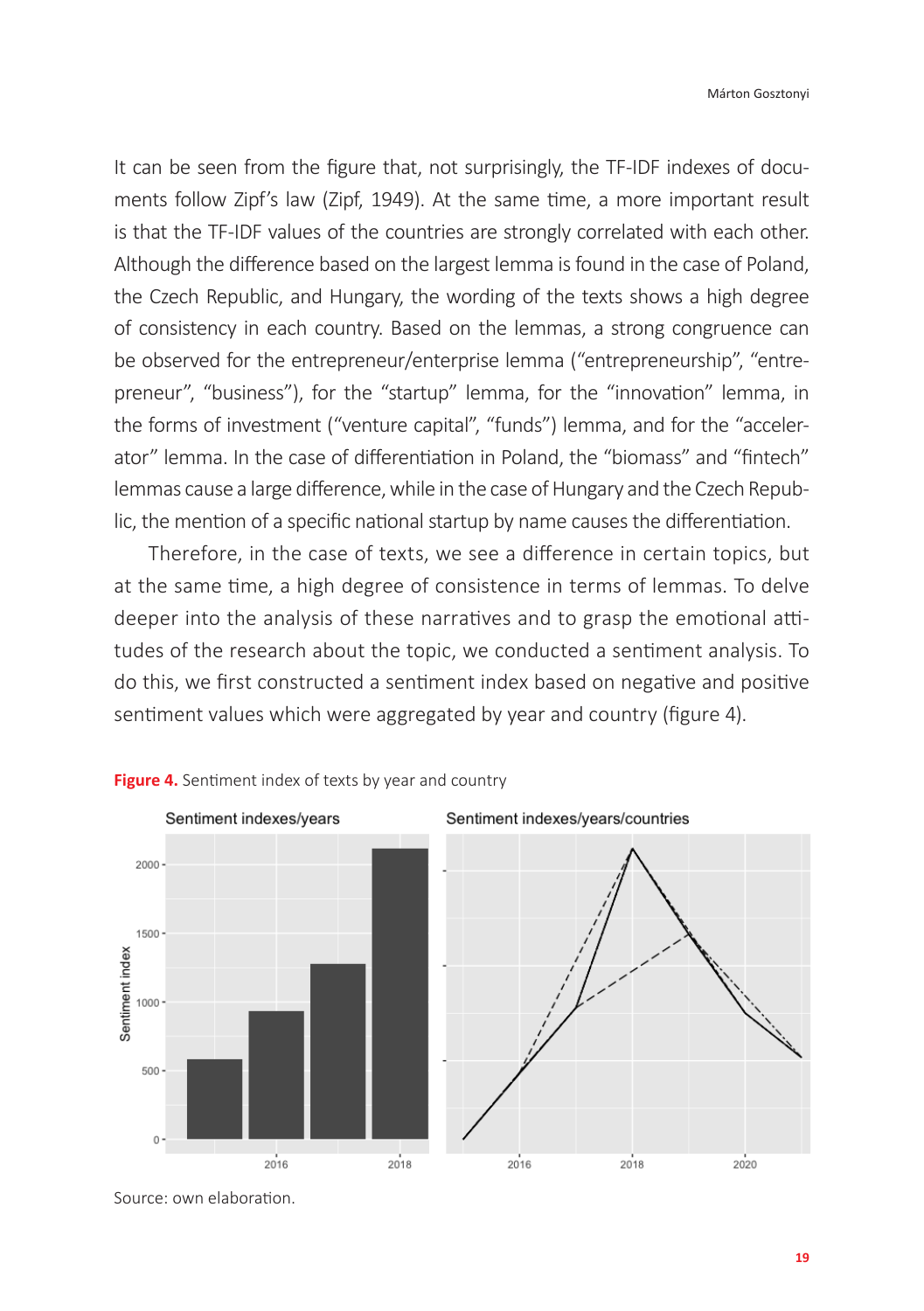

Figure 4 shows that the texts reflect positive emotional attitudes towards startups every year without any exception. We can also see a strong increase in this non-neutral emotional relationship until 2018 after which, there is a slow decline. This positive attitude increasing and then decreasing is true for the papers that are written in any country, although in the case of the Czech Republic, we can observe a faster increase in the positive sentiment index. In the case of Hungary, the highest index score related to the topic is still lower than the regional average.

The most common words with positive and negative sentiment indices in the corpus are shown in figure 5. These sentiment words describe a linguistic context in which the authors place their analyses. Based on these, startups are placed in a narrative space by researchers that is positively associated with "innovation", "support", "successes", and "creativity: while from a negative direction it also has "high risk", "scarcity", "problems", "failure", and "difficulty".<sup>4</sup>



**Figure 5.** Lemmas with the highest positive and negative sentiment indexes

<sup>4</sup> Positive and negative sentiment analysis was also performed by country as well, but we obtained a highly correlated result with the aggregate level analysis.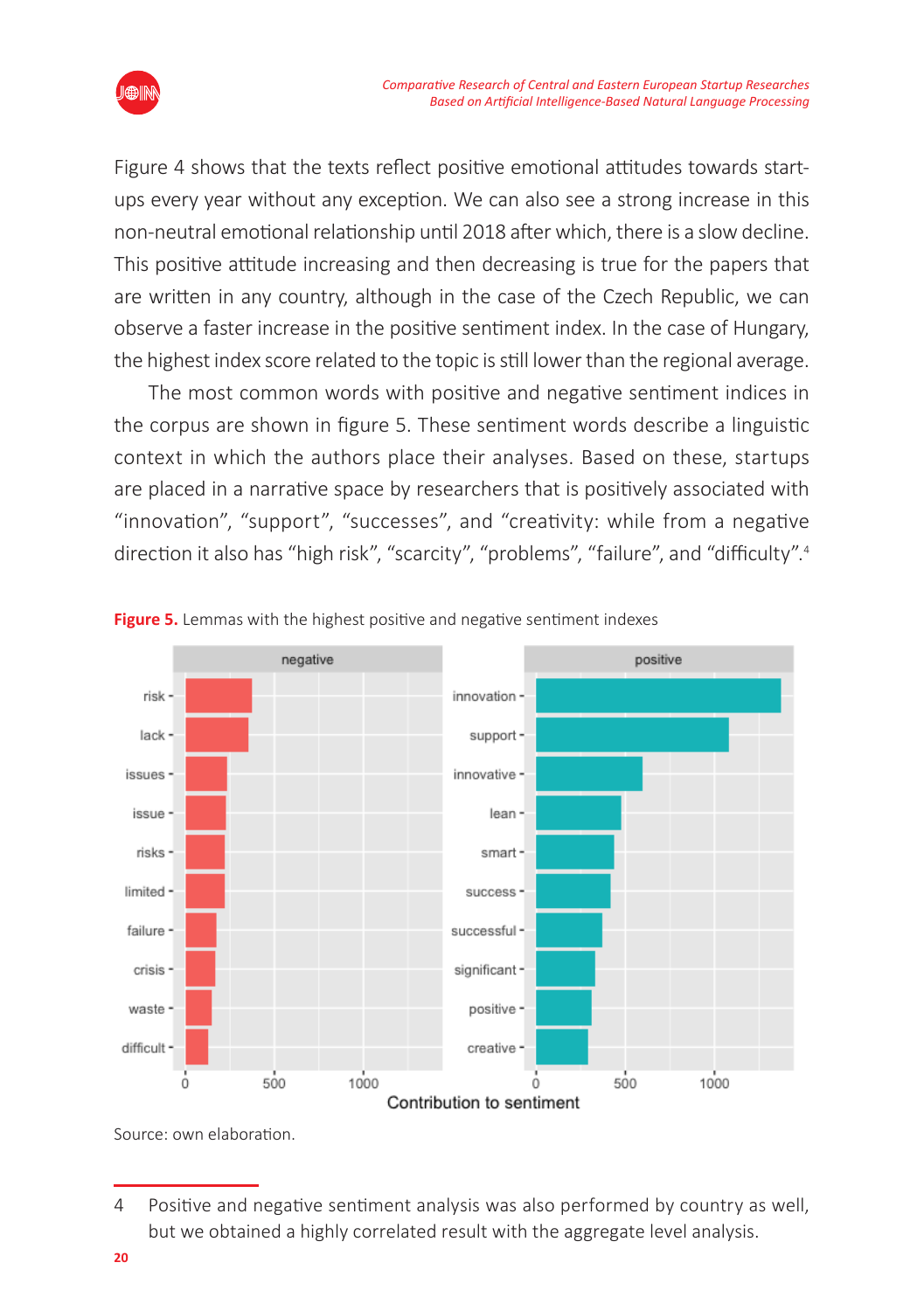We captured the positive and negative narrative space by country and year with the emotion analysis as well. The results of the eight-value NRC emotional analysis are summarized in figure 6. The lines show that the clear rise and subsequent decline of each emotion can be observed throughout the text corpus. Based on the emotion analysis, the texts published in 2019 show a peak in both positive ("expectation", "trust", "joy") and negative ("fear", "sadness", "anger") emotions. The year 2020 shows outstanding index numbers for "surprise" and "disgust". Although the year 2019 marks a turning point in emotions, the texts also show that we can be aware of a much steeper rise in negative emotions than in positive emotions.



**Figure 6.** NRC sentiment analysis 2015–2021

Source: own elaboration.

If we break down the emotion indices by country (figure 7), we can see that a fairly high match emerges between the countries in the time in both positive and negative emotions. Exceptions to this are Hungary, where the NRC indices have a later peak and a less high index number, and the Czech Republic and Romania, where steeper increases can be observed in the indices.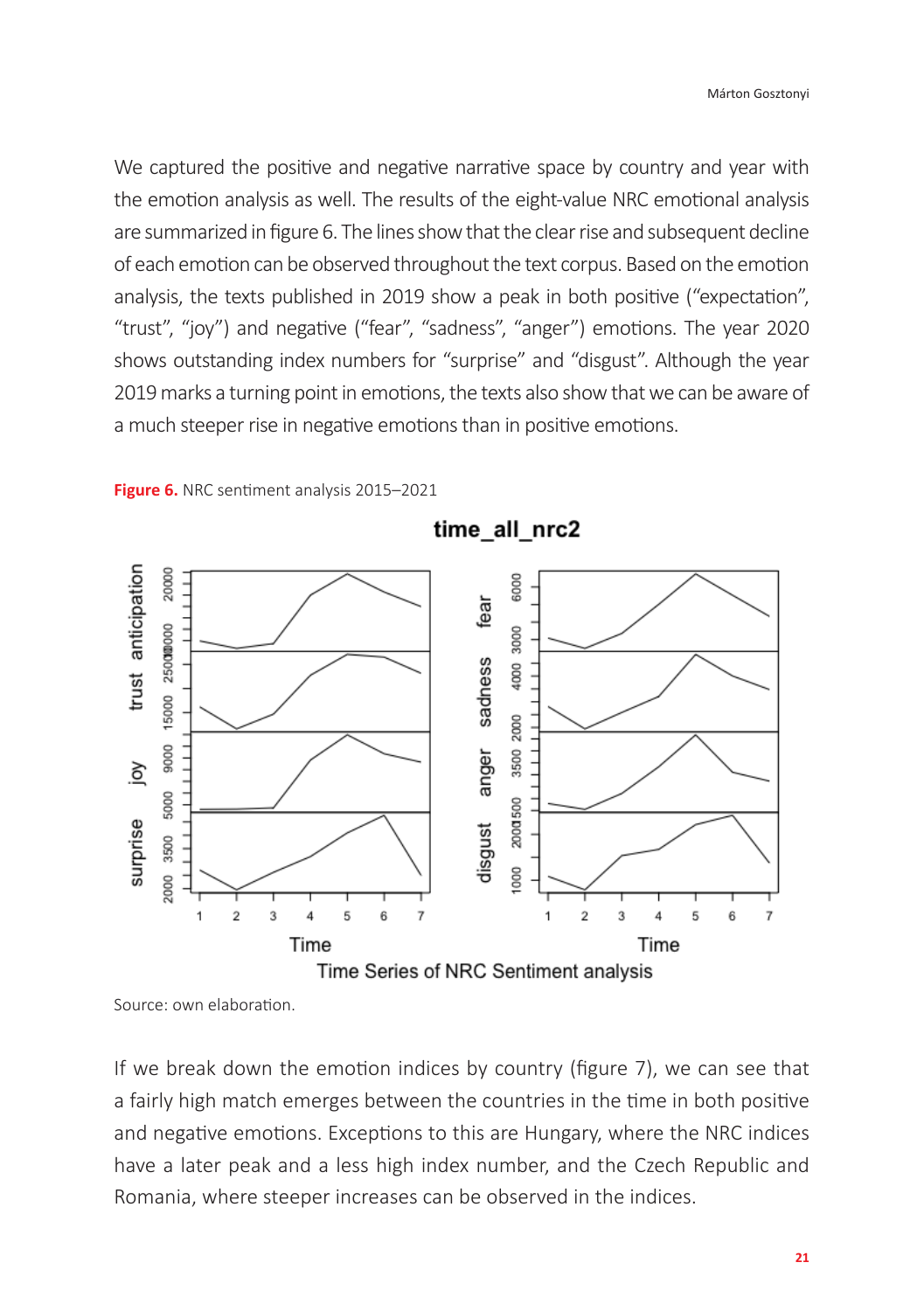



#### Figure 7. NRC sentiment analysis 2015–2021 and broken down by country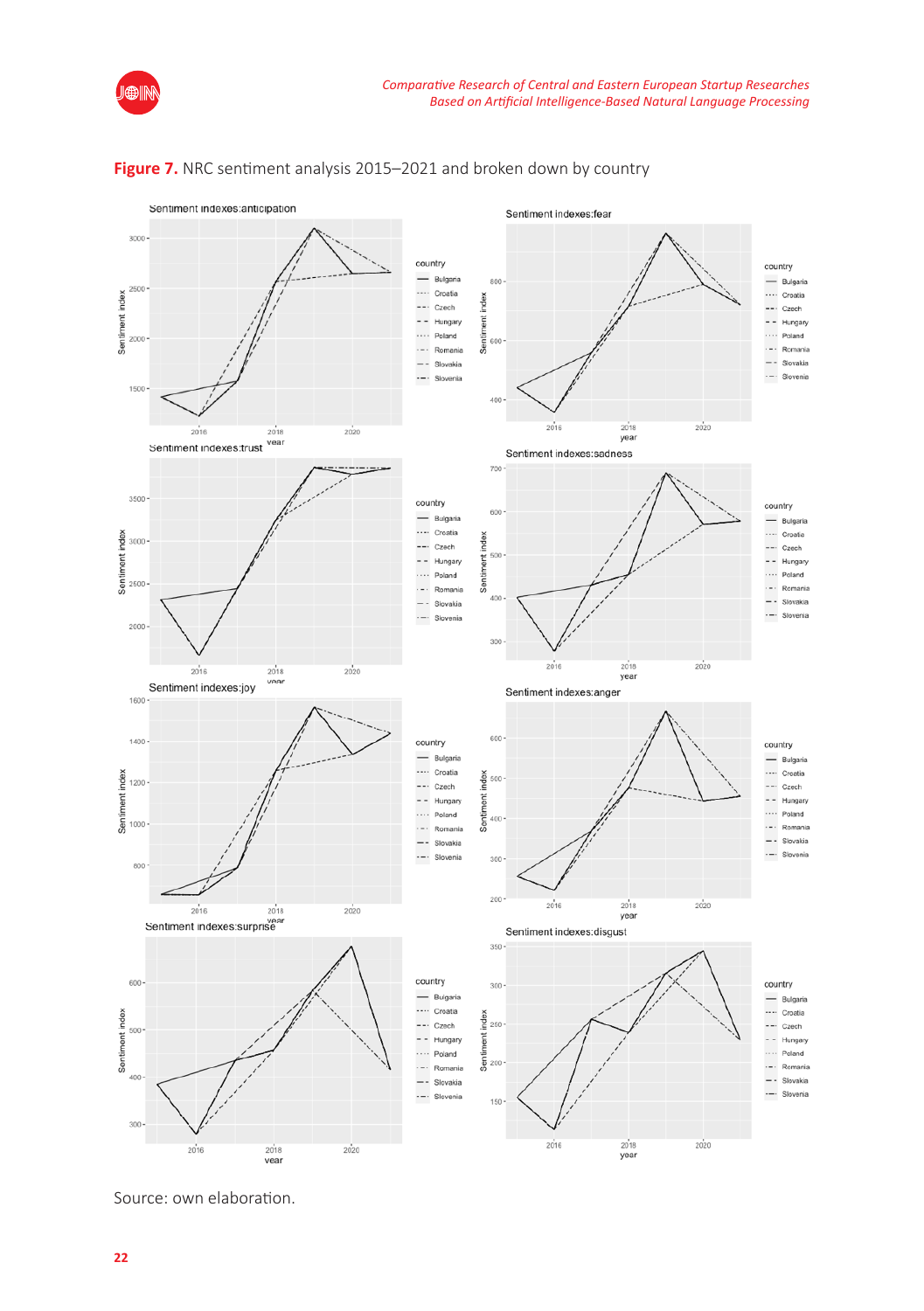In summary, it can be seen that the "golden year" of the topic in CEE was the year 2018, as the researchers in this year across the region have placed startup studies in a very positive interpretive framework. But this positive attitude seems to be declining throughout the following years. We do not see any major differences from this trend in any countries in the case of positive emotions although in the case of negative emotional words, we see those papers written in Hungary, the Czech Republic, and Romania differ slightly from the trend lines.

Leaving aside the analysis of sentiment analysis, it is worth seeing what interpretive space the corpus spreads out along concepts, words, and lemmas. Thus, to understand what the web of interpretation is, we need to look at the conceptual and terminology narrative that is used in CEE research. To do this, we analysed the corpus by text scaling firstly. In our analysis, we used  $\beta$ <sup>5</sup> and  $\psi$ <sup>6</sup> values<sup>7</sup>. We published our results in the classical "Eiffel Tower" figure which illustrates the frequency of words and their influence on the scale (figure 8). In the "Eiffel Tower" figure, three major categories of word usage can be distinguished: (i) frequently used but neutral words (high ψ, low β), (ii) less frequently used but more determinative words (high β, low ψ), and (iii) moderately used and moderately determinative words (medium β, medium ψ). In the first category, we find words ("visegrad", "eastern", "survey") that characterize the articles mainly territorially and methodologically. In the second category, it is much more difficult to find a common set of interpretations; we find words such as "stakeholders", "events", "experiences", "top down", "collaboration", "model". All of these words appear infrequently and yet, they are significant to the corpus of text. These words and concepts mainly summarize business cooperation models and directions. Finally, in the middle, we find the most commonly used neutral words such as "business", "entrepreneurship", "development", "project", "growth", "financial", "investment", "capital", and "startup".

<sup>5</sup> The weight associated with the words which shows the relative importance of the word.

<sup>6</sup> Word fixed effects, which corrects a different word frequency.

<sup>7</sup> Considering the length of the documents and the word frequency, words with a negative  $β$  value are more often used by texts with a negative  $θ$  coefficient.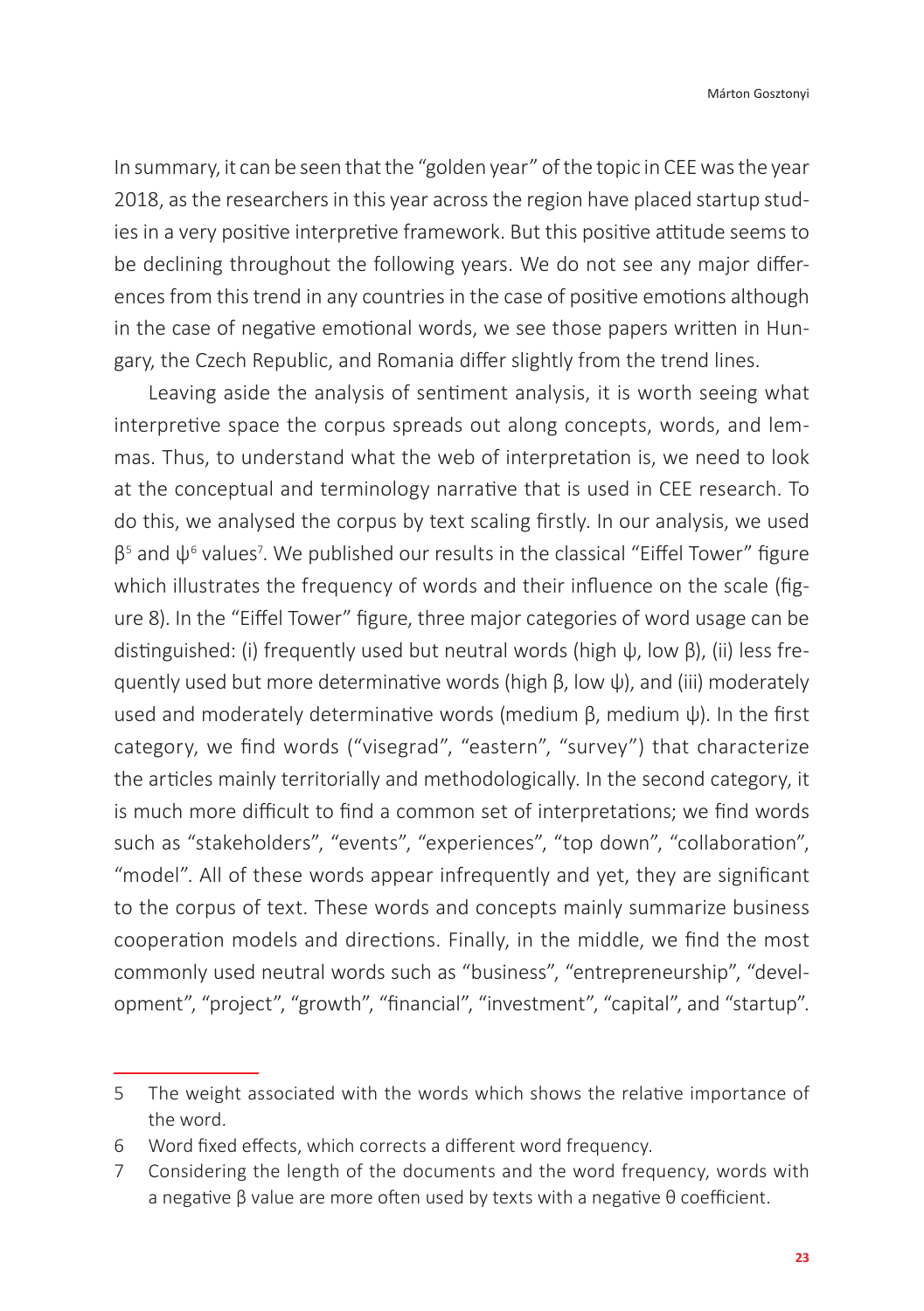



**Figure 8.** Eiffel Tower illustration of the text scaling

Source: own elaboration.

Comparing the country metadata, the aggregate values of the θ positions for a word are obtained as shown in figure 9. It can be seen that Slovakian and Hungarian documents use term occupies a high relevance, while the other end of the relevance scale is marked by the lemmas of the Slovenian and Croatian studies.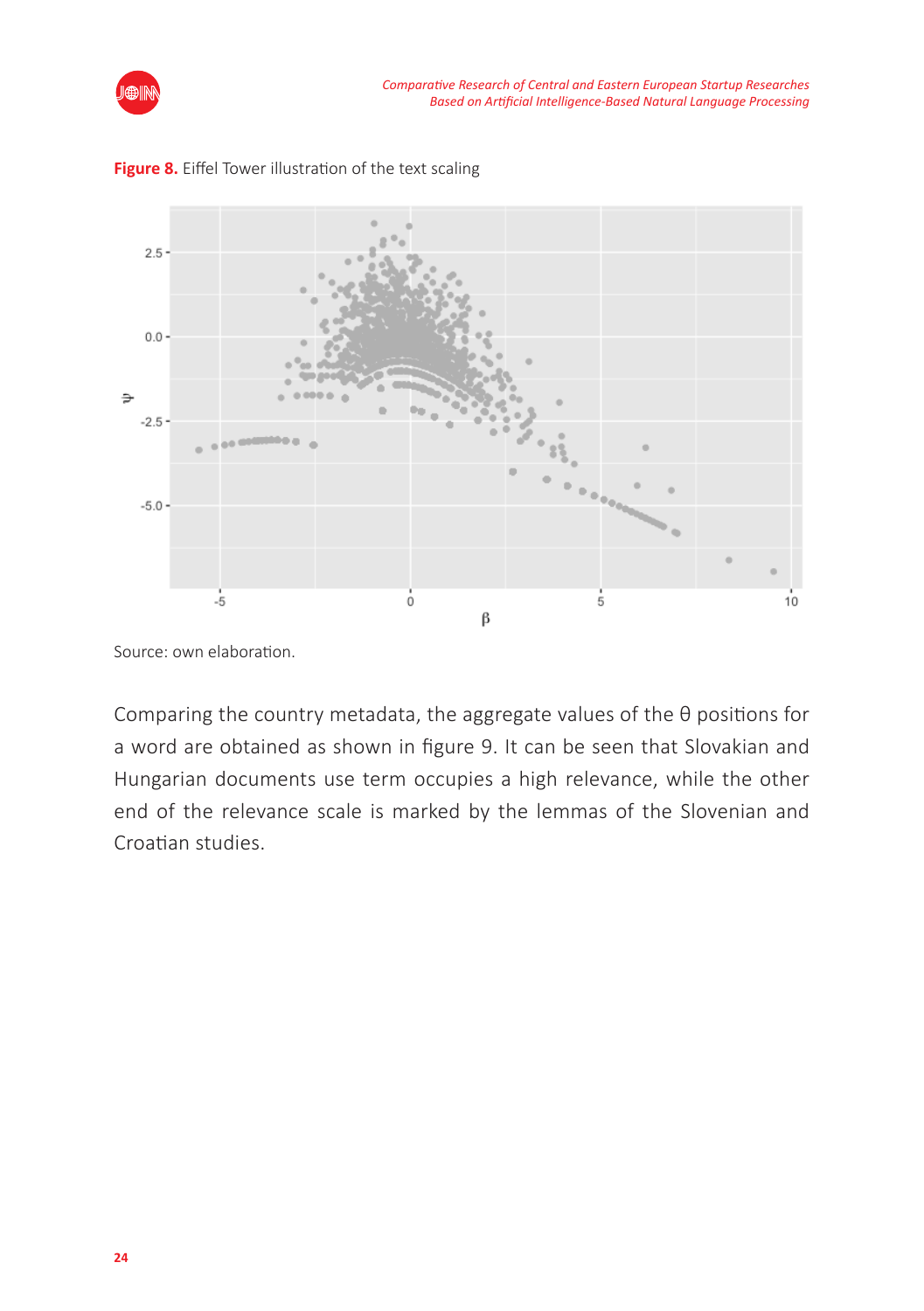

**Figure 9.** Level of documents based on θ positions

Source: own elaboration.

All this means that the texts strongly represent a regional conceptual network. The role of investors, investments, startup models, and the issue of collaborations appear very strongly in this conceptual regional network. The core elements of the conceptual network focus on entrepreneurship, development, growth, and financial investment. However, it can be seen that this network of interpretation is not uniform across the region. For example, studies in Hungary and Slovakia focus mainly on investments and startup models while research in Slovenia and Croatia focuses more on regional specificities.

The unification and synthesis of the conceptual network were performed by the method of word embedding based on unsupervised artificial intelligence learning. In the semantic analysis of relations, we used the previously explored topics, clusters, and results, so that the stretched narrative space consists of twenty-one lemmas (figure 10). In the multidimensional narrative space, the lemma denoting the twenty-one corpus is separated. Obviously, we do not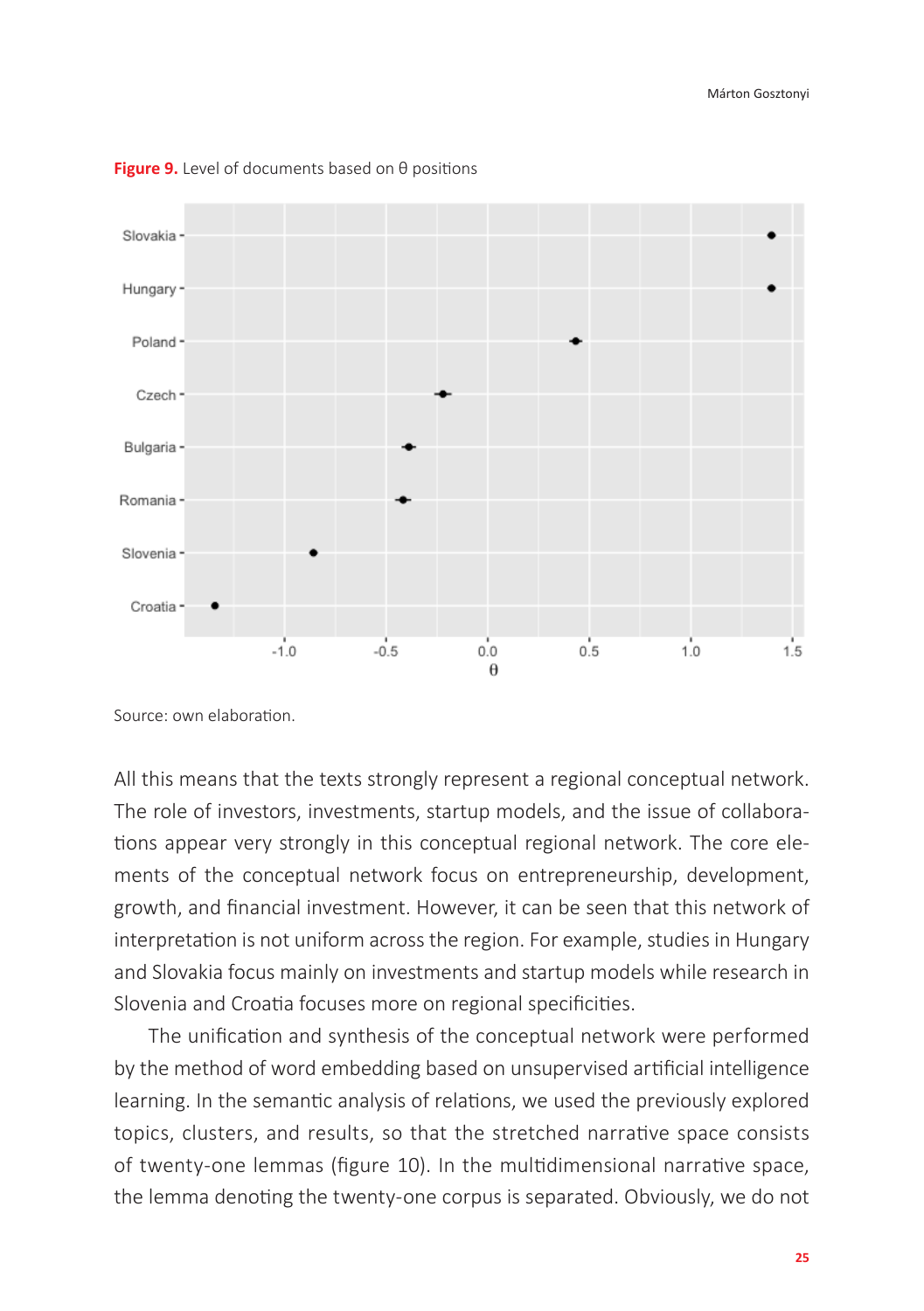

aim to sharply delimit the boundaries between relations but it is important to highlight the conceptual attributes of different corpus clusters.



**Figure 10.** Word embedding-based narrative space of the startup research corpus

As a result of the analysis, a very interesting circular narrative space emerges, in which, however, clear cluster boundaries are difficult to identify. It can be seen that the center of the conceptual space is occupied by the startup lemma which is naturally a central organizing element of the studies and the other concepts of the corpus emerge around this organizing point in concentric circles. The role of investments ("funds") can be linked the closest to the concept. In the next circle, we find a diverse set of concepts that can still be linked to investments ("financial", "investment", "capital") but they are also closely related to the examination of development directions ("development") and growth ("growth"). The most positive and negative combinations of sentiment analysis ("innovation", "risk") are also in this circle. In this conceptual space, we also find the concepts of collaboration and management ("accelerator", "collaboration")

Source: own elaboration.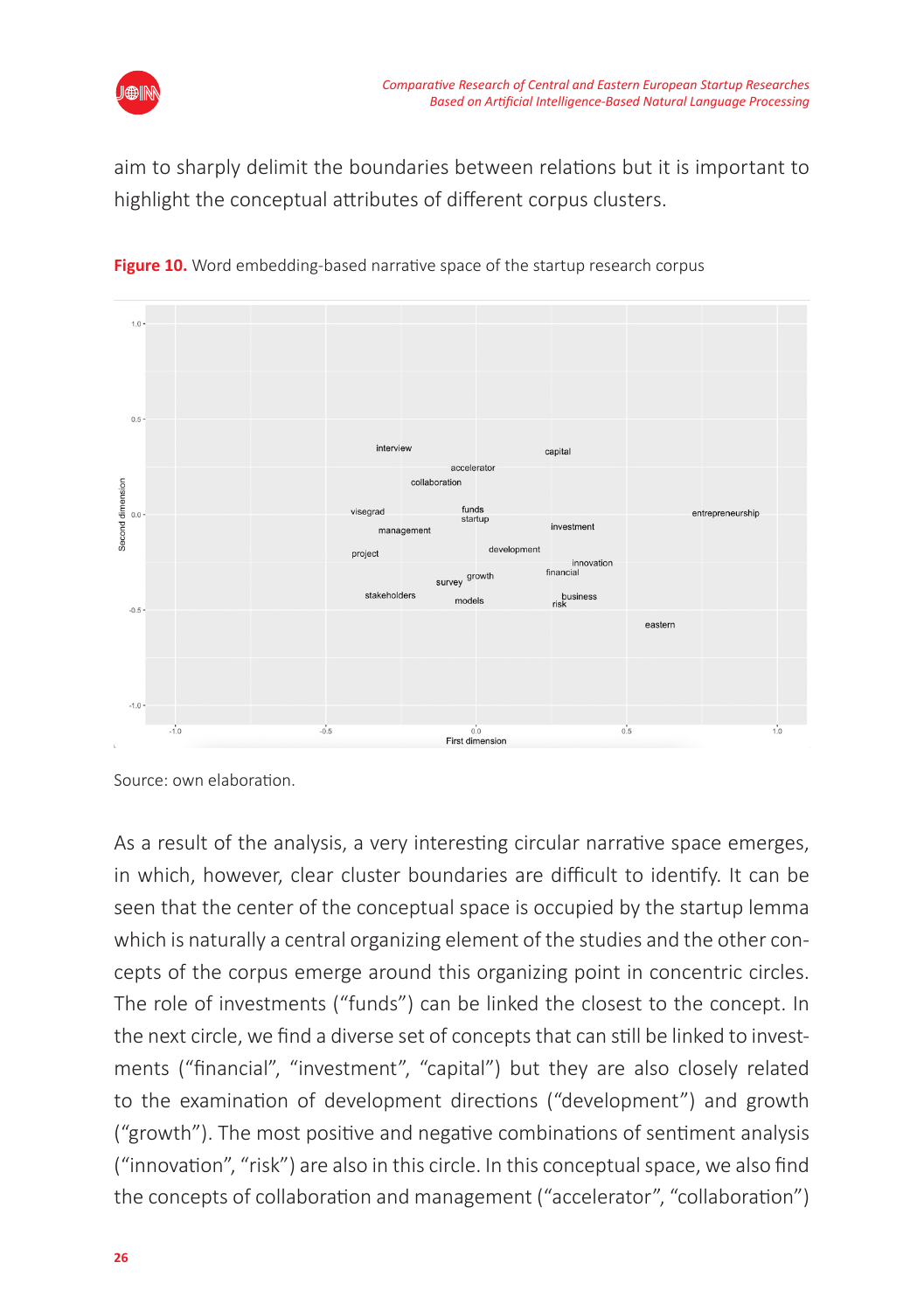which are as closely related to the central startup concept as well as the concept of funds, but they apparently represent a completely different approach from that of the growth and model direction. From a methodological point of view, a particularly interesting result is that the quantitative research direction (survey) is more related to the words of business, finance, and development, while the interview methodology is more related to the accelerators and directions examining collaboration. It is important to point out that the two concepts are sharply detached from the narrative center: "entrepreneurship" on the one hand and "eastern" on the other are markedly distinct in the conceptual narrative. All this may mean that in the texts, startups are identified differently from the classical enterprises as well as the use of regional analytical aspects is extremely typical of startup studies in CEE.

As a summary of our research results, we publish the verification of our hypotheses (table 3). We rejected our hypotheses in all cases which means that based on the NLP analysis of the CCE startup research, the differences in the topic choices can be detected and the researches largely frame the topic not neutrally but with positive emotions while the CCE research uses a region-specific conceptual network in their research.

| <b>Hypothesis</b> | <b>Verification</b> | Method                         |
|-------------------|---------------------|--------------------------------|
| H1                | Not supported       | TF-IDF                         |
| H <sub>2</sub>    | Not supported       | Sentiment and emotion analysis |
| H <sub>3</sub>    | Not supported       | Text scaling, Word embedding   |

**Table 3.** Verification of hypotheses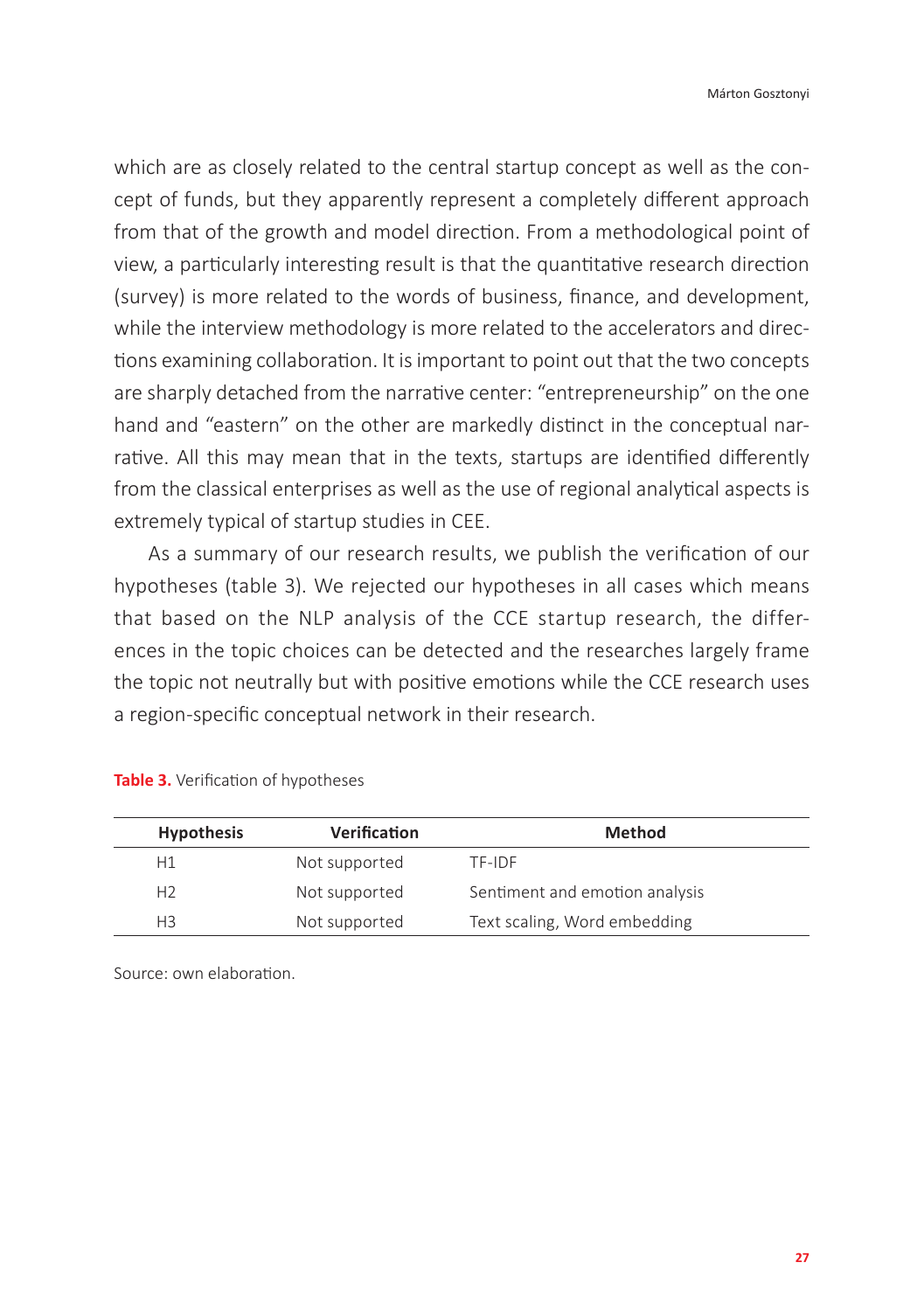

## Conclusion

In our study, we examined the scientific studies of the semi-peripheral CEE countries, with EU membership published on the topic of startups between 2015 and 2021, using text mining and unsupervised machine learning based on artificial intelligence. In our study, we looked at what descriptive statistics can be used to characterize these papers as well as our capture of the different thematization, emotion, and use of concepts trends in these studies.

Based on our results, it can be concluded that there is little research on startups in CCE in the international discourse. Countries can be characterized with low-average publications in English-language peer-reviewed journals. Researchers carry out researches based on qualitative and quantitative methods in almost the same proportion but very little research is conducted that includes longitudinal and international comparisons. The topics of the researches can be brought into line with the topics appearing in the global research narrative. However, it can also be seen that these topics appear in different proportions along the countries. of the region. The startup ecosystem is a topic that we encounter in almost all countries with a similar publication rate but for other topics, we can observe strong differences across countries. In a global comparison, it is also striking that some important topics (sustainability, gender, culture) are on the periphery of regional research. Based on the NLP study, it can be concluded that the studies work with strongly similar concepts across countries. There is an outstanding match for the entrepreneur/enterprise lemmas, the "startup" lemma, the "innovation" lemma, the lemmas of investment forms, and the development lemma. It follows from all this that we can see differences in the research focuses across countries in terms of topics but we find a high degree of matching in terms of vocabulary as well.

Researches follow a similar trend line in the emotional relationship to the startup topic. The "golden year" of the topic in CEE was the year 2018. In this year, researchers across the region placed startup studies in a very positive interpretive framework. However, this positive attitude seems to be steadily declining thereafter.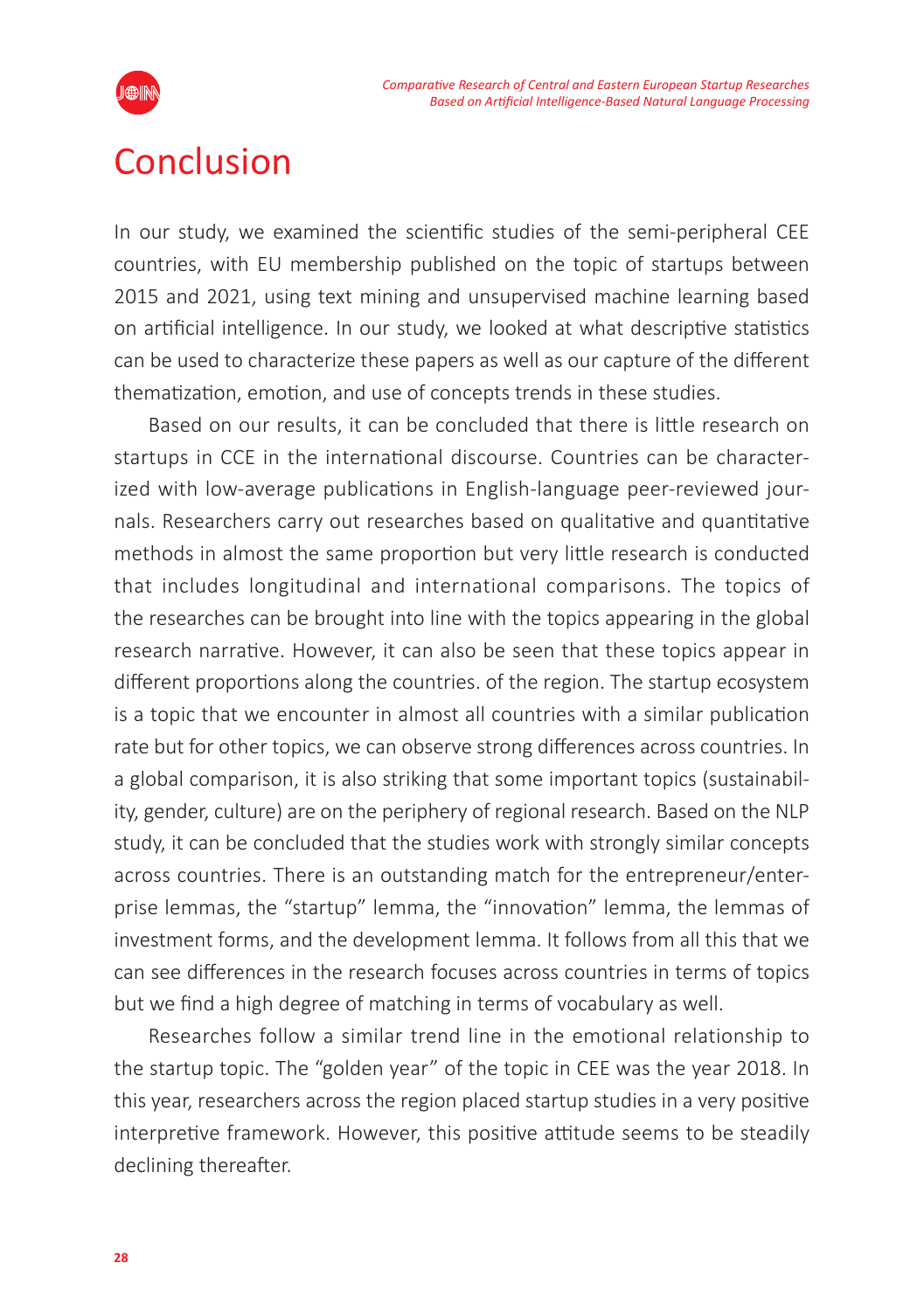Scientific writings in the region also stretch a narrative space around the interpretation of the topic, described in a positive direction by innovation, support, success, and creativity and in a negative direction by high risk, scarcity, problems, failure, and difficulty. All this narrative space also affects the use of the concept which consequently forms a peculiar conceptual network in CCE. Unsurprisingly, the regional focus is very strong in the conceptual web as well as the role of investors, investments, the role of business models, and the issue of cooperation. The core elements of the conceptual network focus on development, growth, and financial investment.

In summary, this means that startup researches in CCE countries with a semi-peripheral economy follow global research directions with a focus on a much less turbulent economic environment. This has created a specific narrative space in research, characterized by a very positive attitude towards the topic as well as a specific CCE conceptual network which follows the global perspectives of interpretation but also includes a number of emphasis shifts.

## References

**Aizawa, A. (2003).** An Information-theoretic Perspective of tf–idf Measures. *Information Processing & Management*, *39*(1), 45–65.

**Angel, D. P. (1989).** The Labor Market for Engineers in the US Semiconductor Industry. *Economic Geography*, *65*, 99–112.

**Antretter, T., Blohm, I., Grichnik, D., & Wincent, J. (2019).** Predicting new venture survival: a Twitter – based machine learning approach to measuring online legitimacy. *Journal of Business Venturing Insights*, *3*(12), 22–33.

**Aschmann, H. (1970).** The Natural History of a Mine. *Economic Geography*, *46*, 172–189.

**Barringer, B. R., Jones, F. F., & Neubaum, D. O. (2005).** A Quantitative Content Analysis of the Characteristics of Rapid-Growth Firms and Their Founders. *Journal of Business Venturing*, *20*(5), 663–687.

**Baumeister, R. F., & Leary, M. R. (1997).** Writing Narrative Literature Reviews. *Review of General Psychology, 1*, 311–320. DOI: 10.1037/1089-2680.1.3.311.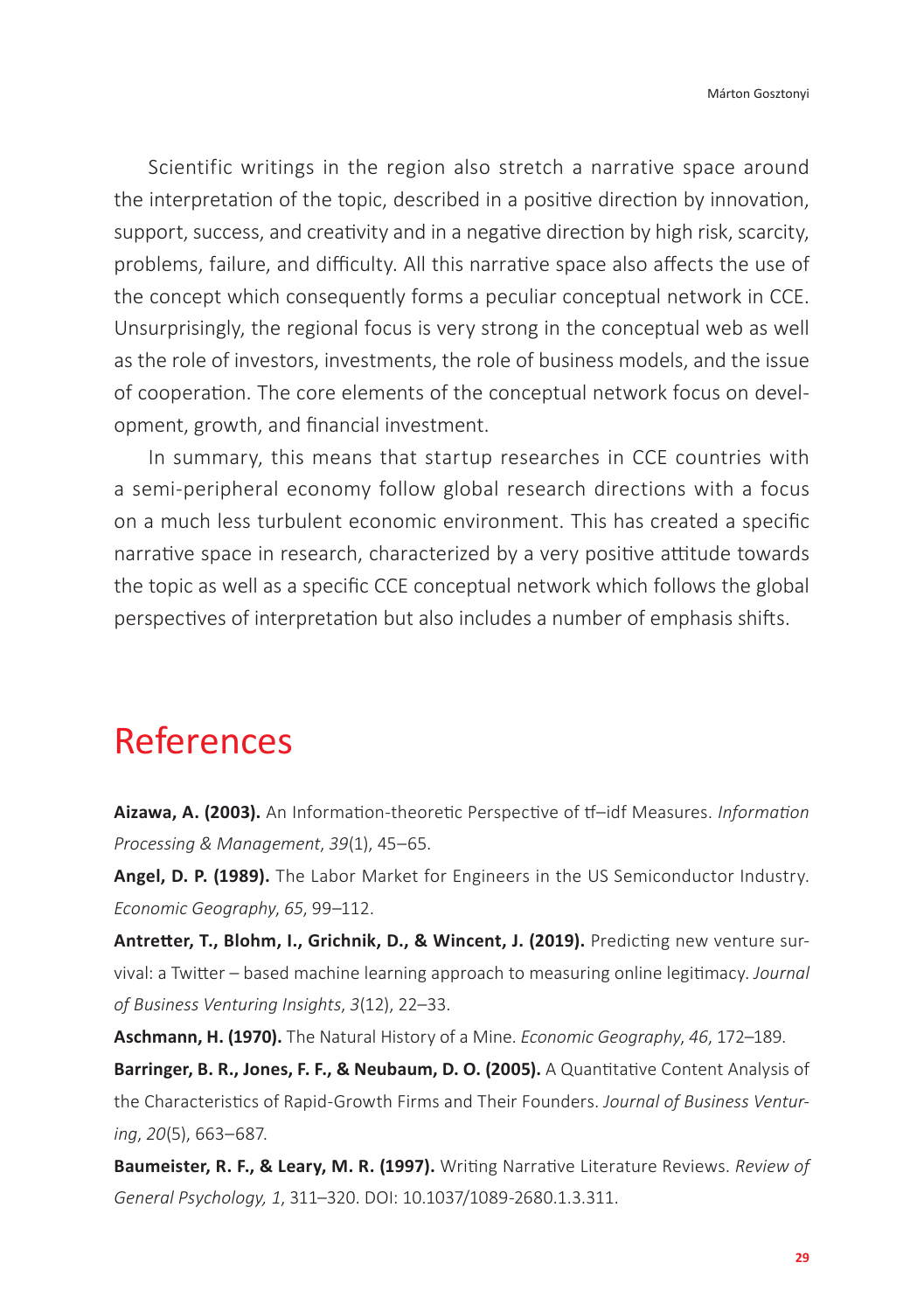

**Benoit, K., Watanabe, K., Wang, H., Nulty, P., Obeng, A., Müller, S., & Matsuo, A. (2018).** Quanteda: An R Rackage for the Quantitative Analysis of Textual Data. *Journal of Open Source Software, 30*(3)*,* 774. DOI: 10.21105/joss.00774.

**Bussgang, J. (2010).** *Mastering the VC Game*. London: Penguin.

**Cockayne, D. (2019).** What Is a Startup Firm? A Methodological and Epistemological Investigation into research objects in economic geography. *Geoforum*, *107*, 77–87.

**Dellermann, D., Lipusch, N., Ebel, P., Popp, K. M., & Leimeister, J. M. (2017).** Finding the Unicorn: Predicting Early Stage Startup Success through a Hybrid Intelligence Method. *SSRN Electronic Journal*, *12*(2), 22–44, DOI: 10.2139/ssrn.3159123.

**Demil, B., Lecocq, X., Ricart, J. E., & Zott, C. (2015).** Introduction to the SEJ Special Issue on Business Models: Business Models within the Domain of Strategic Entrepreneurship. *Strategic Entrepreneurship Journal, 9*(1)*,* 1–11.

**Feld, B., & Mendelson, J. (2016).** *Venture Deals*. Hoboken: Wiley.

**Fesser, H. R., & Willard, G. E. (1990).** Founding Strategy and Performance: A Comparison of High and Low Growth High Tech Forms. *Strategic Management Journal, 11*(2), 87–98.

**Florida, R. (2005).** *Cities and the Creative Class*. London: Routledge.

**Gill, R. (2002).** Cool, Creative, and Egalitarian? Exploring Gender in Project-Based New Media Work in Europe. *Information, Communication & Society*, *5*, 70–89.

**Glupker, J., Nair, V., Richman, B., Riener, K., & Sharma, A. (2019).** Predicting Investor Success Using Graph Theory and Machine Learning. *Journal of Investment Management, 17*(1), 92–103.

**Gosztonyi, M. (2021).** A Big data és a részvételiség hatása a tudományos megismerésre és oktatásra. In P. Furkó, É. Szathmári (Eds.), *Tudomány, küldetés, társadalmi szerepvállalás: STUDIA CAROLIENSIA – A Károli Gáspár Református Egyetem 2020-as évkönyve*. Budapest: L'Harmattan Kiadó.

**Grimmer, J., & Stewart, B. M. (2013).** Text as Data: The Promise and Pitfalls of Automatic Content Analysis Methods for Political Texts. *Political Analysis, 21*(3), 267–297.

**Harris, Z. S. (1954).** *Distributional structure. Papers in Structural and Transformational Linguistics*. Dordrecht: Reidel.

**Hatzivassiloglou, V., & McKeown, K. R. (1997).** Predicting the semantic orientation of adjectives. In *Proceedings of the 8th conference on European chapter of the association for computational linguistics* (pp. 174–181). Madrid, Spain.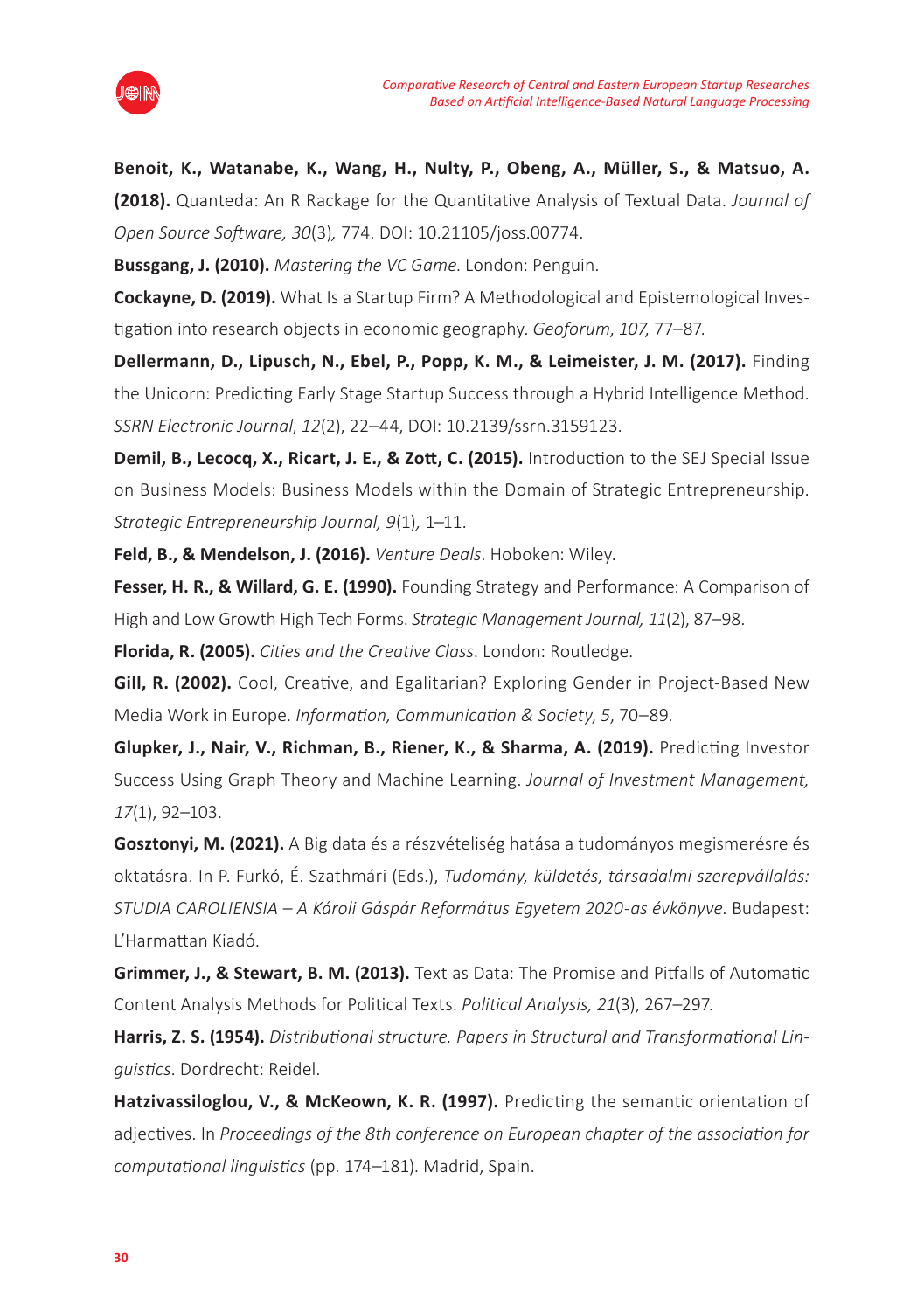**Hermes, S., Böhm, M., & Krcmar, H. (2019).** Business Model Innovation and Stakeholder Exploring Mechanisms and Outcomes of Value Creation and Destruction. In T. Ludwig, V. Pipek (Eds.), *Proceedings of the 14. Internationale Tagung Wirtschaftsinformatik (WI 2019)*. Siegen, Germany.

**Hjorth, F., Klemmensen, R., Hobolt, S., Hansen, M. E., & Kurrild-Klitgaard, P. (2015)** Computers, Coders, and Voters: Comparing Automated Methods for Estimating Party Positions. *Research & Politics*, *2*(2). DOI: 2053168015580476.

**Hwang, V., & Horowitt, G. (2012).** *The Rainforest: The Secret to Building the Next Silicon Valley*. Los Altos Hills: Regenwald.

**Kim, S.-M., & Hovy, E. (2004, August 23–27).** Determining the sentiment of opinions. In *Proceedings of the 20th international conference on computational linguistics (COLING 2004)* (pp. 1367–1373). Geneva, Switzerland.

**Kuzminov, I., Bakhtin, P., Khabirova, E., Kotsemir, M., & Lavrynenko, A. (2018).** Mapping the Radical Innovations in Food Industry: A Text Mining Study. *Higher School of Economics Research Paper No. WP BRP 80/STI/2018*. DOI: 10.2139/ssrn.3143721.

**Laver, M., Benoit, K., & Garry, J. (2003).** Extracting Policy Positions from Political Texts Using Words as Data. *American Political Science Review 97*(2), 311–331.

**Liberati, A., Altman, D. G., Tetzlaff, J., Mulrow, C., Gøtzsche, P. C., Ioannidis, J. P. A., & Moher, D. (2009).** The PRISMA Statement for Reporting Systematic Reviews and Meta-Analyses of Studies That Evaluate Health Care Interventions: Explanation and Elaboration. *Annals of Internal Medicine, 151*, W–65. DOI: 10.7326/0003-4819-151-4- 200908180-00136.

**Liu, B. (2010).** Sentiment Analysis and Subjectivity. *Handbook of Natural Language Processing, 2*(2010), 627–666.

**Markusen, A. (2003).** Fuzzy Concepts, Scanty Evidence, Policy Distance: The Cas for Rigour and Policy Relevance in Critical Regional Studies. *Regional Studies*, *37*, 701–717.

**Marwick, A. (2013).** *Status Update: Celebrity, Publicity, and Branding in the Social Media Age*. New Haven: Yale University Press.

**McRobbie, A. (2002).** Clubs to Companies: Notes on the Decline of Political Culture in Speeded up Creative Worlds. *Cultural Studies*, *16*, 516–531.

**Praag, M., & Versloot, P. H. (2007).** What is the Value of Entrepreneurship? A Review of Recent Research. *Small Business Economics, 29,* 351–382. DOI: 10.1007/s11187-007-9074-x.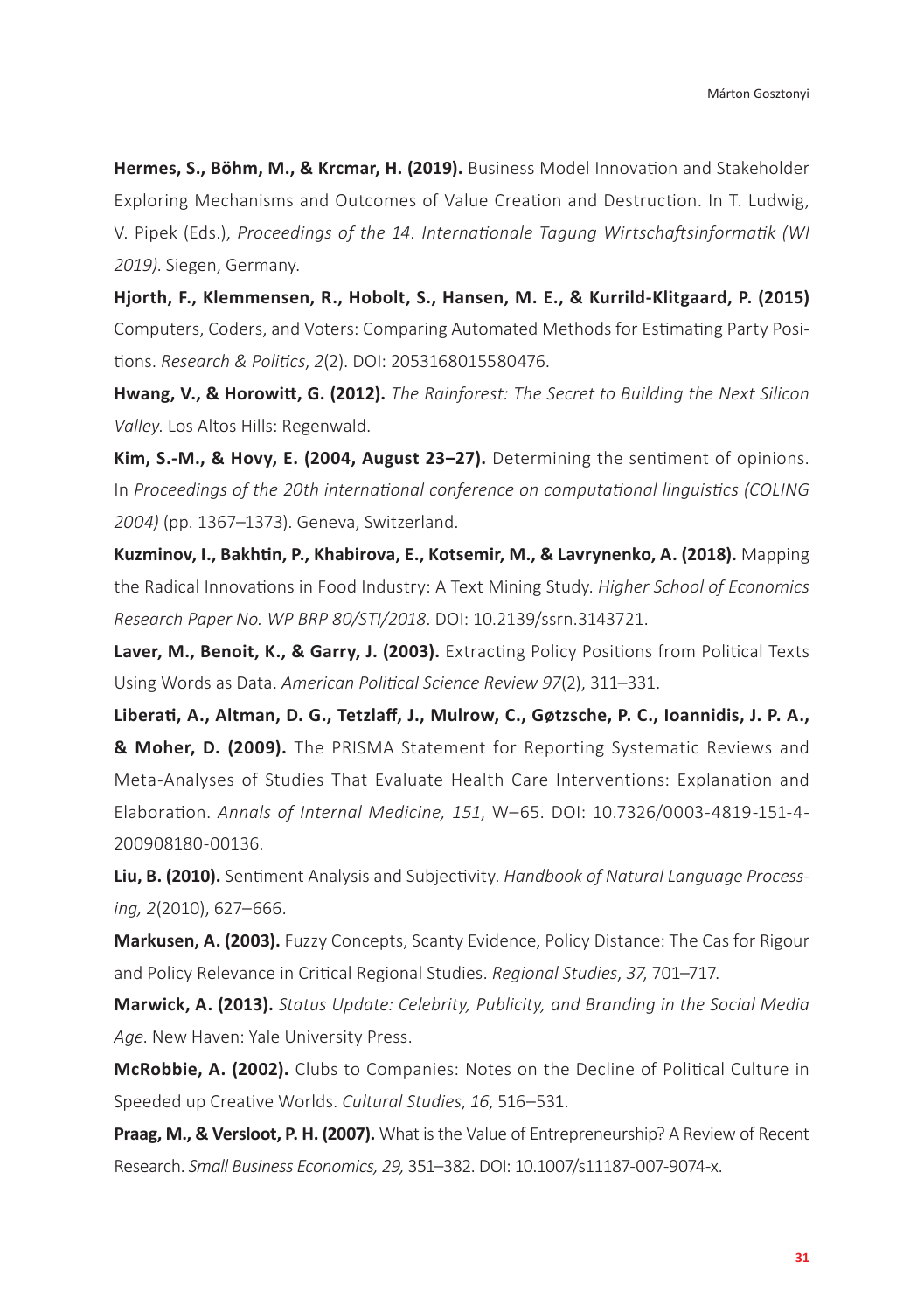

**Prabowo, R., & Thelwall, M. (2009).** Sentiment Analysis: A Combined Approach. *Journal of Informetrics*, *3*(2)*,* 143–157.

**Ray, M. D., Villeneuve, P. Y., & Roberge, R. A. (1974).** Functional Prerequisites, Spatial Diffusion, and Allometric Growth. *Economic Geography*, *50*, 341–351.

**Saif, M., & Turney, P. D. (2013).** Nrc emotion lexicon. *National Research Council, Canada, 2.*

**Santana, J., Hoover, R., & Vengadasubbu, M. (2017).** Investor Commitment to Serial Entrepreneurs: A Multilayer Network Analysis. *Social Networks*, *48*, 256–269.

**Saxenian, A. (1994).** *Regional Advantage: Culture and Competition in Silicon Valley and Route 128*. Cambridge: Harvard University Press.

**Schmidt, W. H., Lippitt, G. L. (1967).** Crises in a Developing Organization. *Harvard Business Review, 45*(6), 102–112.

**Schoenberger, E. (1986).** *The Cultural Crisis of the Firm*. London: Blackwell.

**Sebastiani, F. (2002).** Machine Learning in Automated Text Categorization. *ACM Computing Surveys*, *34*(1), 1–47.

**Sebők, M., Ring, O., & Máté Á. (2021).** *Szövegbányászat* és *mesterséges intelligencia R-ben*. Budapest: Typotex Kiadó.

**Slapin, J. B., & Proksch, S. (2008).** A Scaling Model for Estimating Time-Series Party Positions from Texts. *American Journal of Political Science*, *52*(3), 705–722.

**Proksch, S.-O., & Slapin, J. B. (2010).** Position Taking in European Parliament Speeches. *British Journal of Political Science, 52* (2010), 587–611.

**Tranfield, D., Denyer, D., & Smart, P. (2003).** Towards a Methodology for Developing Evidence-Informed Management Knowledge by Means of Systematic Review. *British Journal of Management, 14,* 207–222. DOI: 10.1111/1467-8551.00375.

**Watanabe, K. (2021).** Latent Semantic Scaling: A Semisupervised Text Analysis Technique for New Domains and Languages. *Communication Methods and Measures, 15*(2), 81–102.

**Webster, J., & Watson, R. T. (2002).** Analyzing the Past to Prepare for the Future: Writing a Literature Review. *MIS Quarterly, 26*(2), xiii–xxiii.

**Wennekers, S., & Thurik, R. (1999).** Linking Entrepreneurship and Economic Growth. *Small Business Economics, 13*(1), 27–56. DOI: 10.1023/A:1008063200484.

**Wilson, T., Wiebe, J., & Hoffmann, P. (2005).** Recognizing Contextual Polarity in Phraselevel Sentiment Analysis. In *Proceeding of the conference on empirical methods in natural language processing (EMNLP 2005)* (pp. 347–354). Vancouver, BC, Canada.